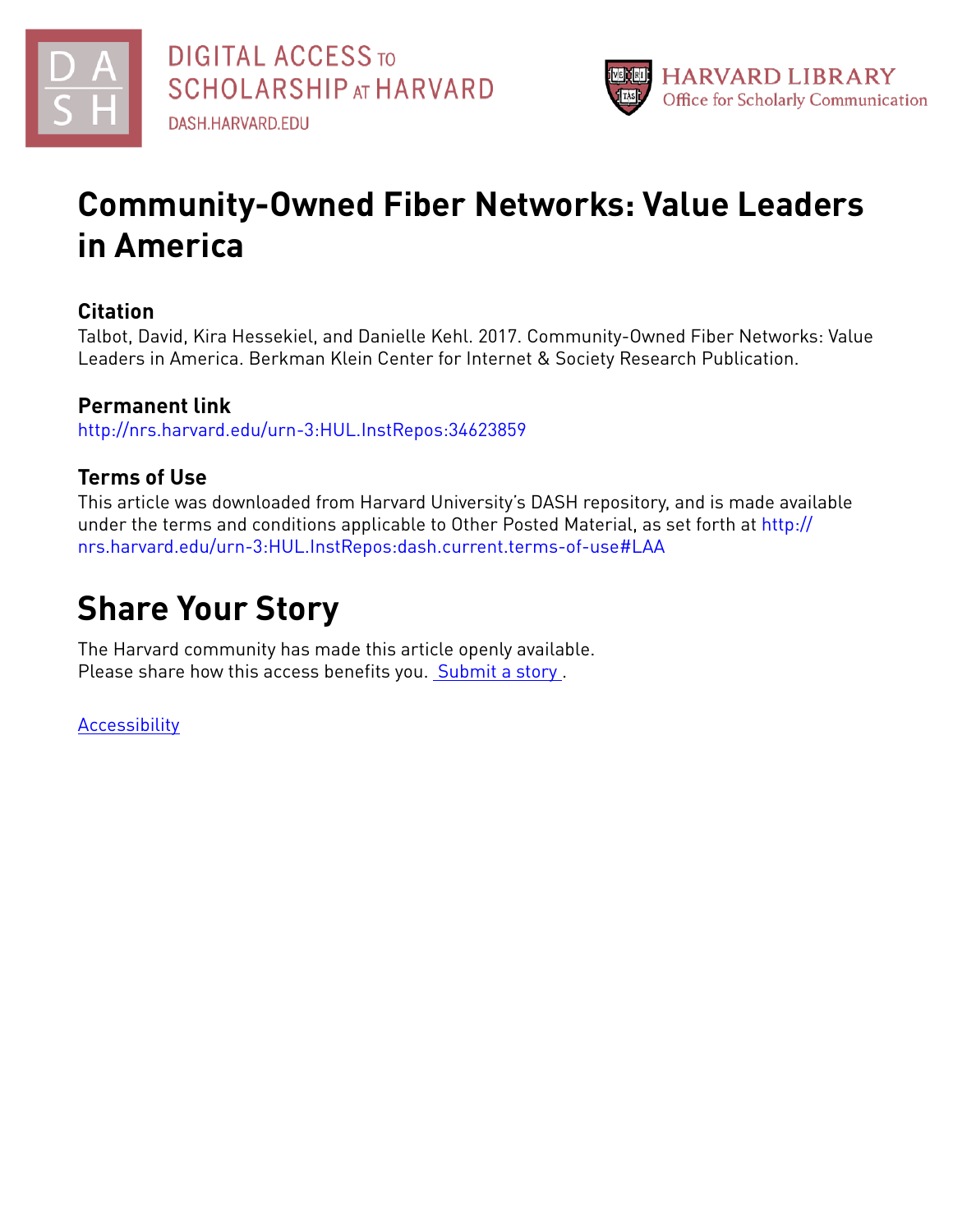# Community-Owned Fiber Networks:

Value Leaders in America Pricing Review Shows They Provide Least-Expensive Local "Broadband"

Our examination of advertised prices shows that community-owned fiber-to-the-home (FTTH) networks in the United States generally charge less for entry-level broadband service than do competing private providers, and don't use initial low "teaser" rates that sharply rise months later. We also found that Comcast varies its pricing by region. Our study was constrained by the lack of standardization in Internet service offerings and a shortage of available data on broadband pricing in the United States. The U.S. Federal Communications Commission doesn't comprehensively collect or make available data from internet service providers on prices advertised or charged, service availability by address, or consumer adoption by address.

David Talbot Kira Hessekiel Danielle Kehl

January 2018

Community fiber networks in Sandy, Oregon (bottom left); Opelika, Alabama (top right); and Lafayette, Louisiana are among those offering the lowest local prices for service meeting the FCC's "broadband" threshold (25 Mbps download, 3 Mbps upload).





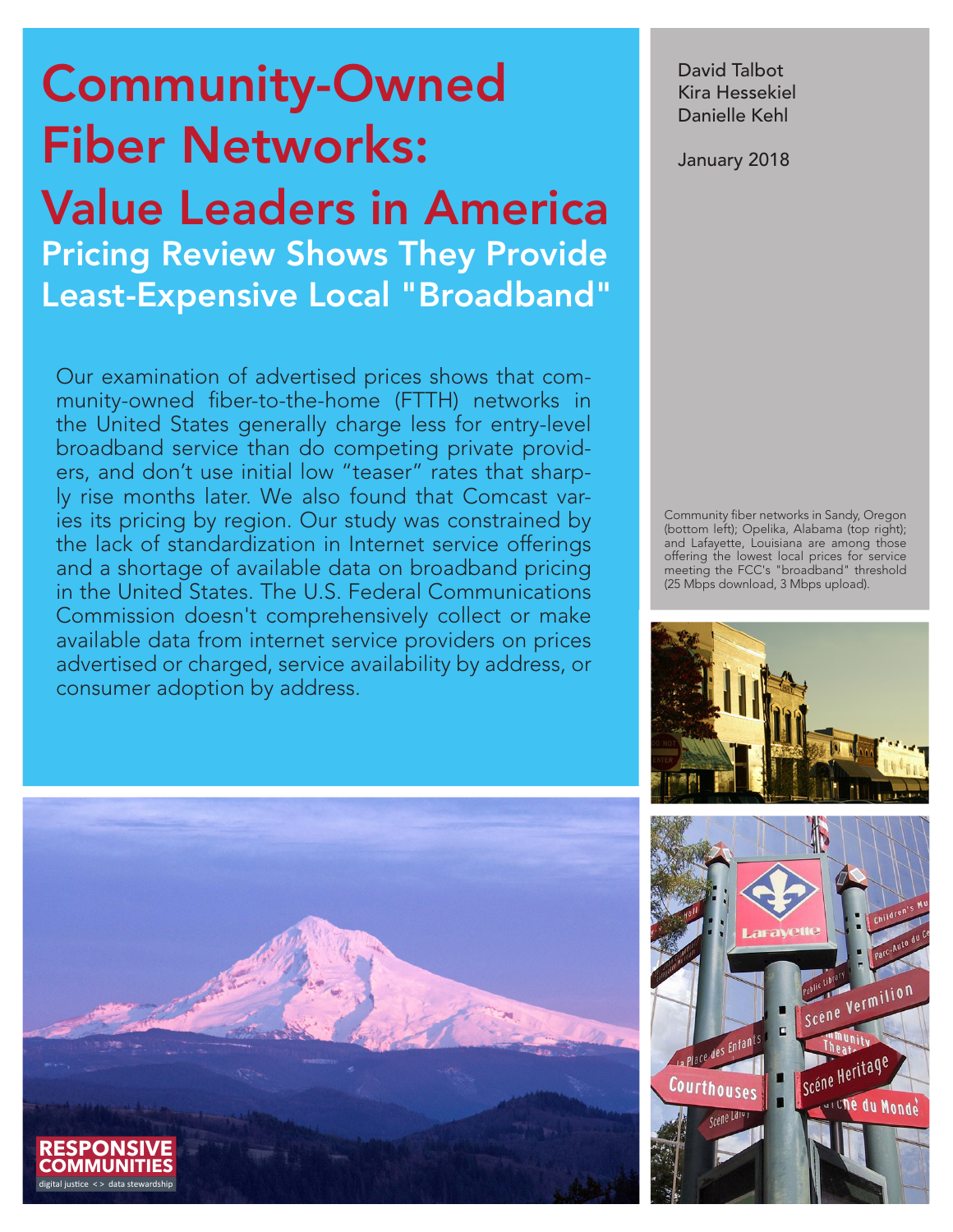# **ABSTRACT**

We collected advertised prices for residential data plans offered by 40 community-owned (typically municipally owned) Internet service providers (ISPs) that offer fiber-to-the-home (FTTH) service. We then identified the least-expensive service that meets the federal definition of broadband—at least 25 Mbps download and 3 Mbps upload—and compared advertised prices to those of private competitors in the same markets. We found that most community-owned FTTH networks charged less and offered prices that were clear and unchanging, whereas private ISPs typically charged initial low promotional or "teaser" rates that later sharply rose, usually after 12 months. We were able to make comparisons in 27 communities. We found that in 23 cases, the community-owned FTTH providers' pricing was lower when averaged over four years. (Using a three year-average changed this fraction to 22 out of 27.) In the other 13 communities, comparisons were not possible, either because the private providers' website terms of service deterred or prohibited data collection or because no competitor offered service that qualified as broadband. We also made the incidental finding that Comcast offered different prices and terms for the same service in different regions.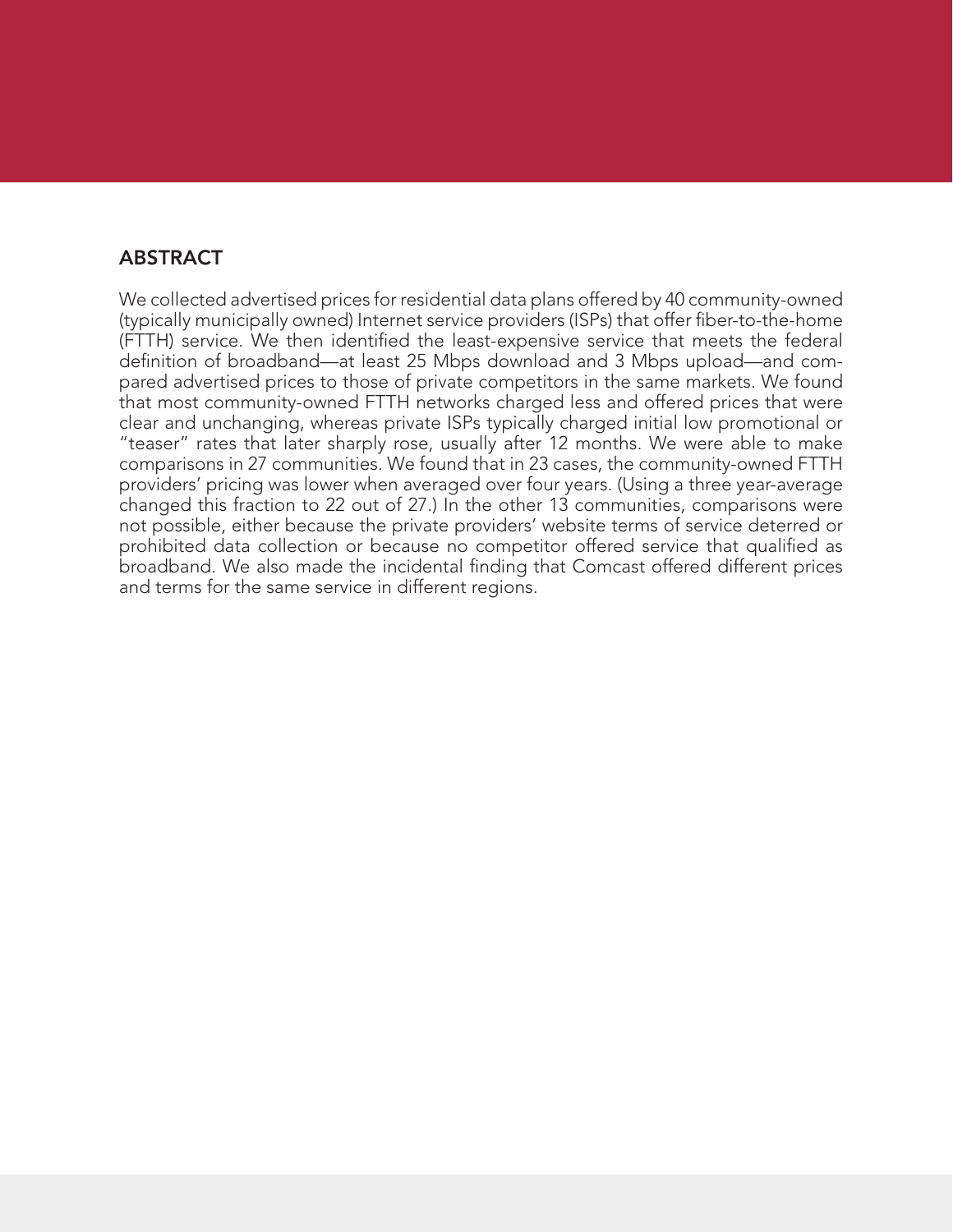# KEY FINDINGS

- When considering entry-level broadband service—the least-expensive plan that provides at least 25/3 Mbps service—23 out of 27 community-owned FTTH providers we studied charged the lowest prices in their community when considering the annual average cost of service over a four-year period, taking into account installation and equipment costs and averaging any initial teaser rates with later, higher, rates. This is based on data collected in late 2015 and 2016.
- In these 23 communities, prices for the lowest-cost program that met the current definition of broadband were between 2.9 percent and 50 percent less than the lowest-cost such service offered by a private provider (or providers) in that market. In the other four cases, a private provider's service cost between 6.9 percent and 30.5 percent less.
- While community-owned FTTH providers' pricing is generally clear and unchanging, private providers almost always offer initial "teaser" prices and then raise the monthly price sharply. This price hike in the communities we studied ranged between \$10 (20 percent) and \$30 (42.8 percent) after 12 months, both imposed by Comcast, but in different communities. Only one community-owned FTTH provider employed this marketing practice for a data-only plan. This exception was a student discount offered by the MINET network in Oregon.
- Language in the website "terms of service" (TOS) of some private ISPs strongly inhibits research on pricing. The TOS for AT&T, Verizon, and Time Warner Cable (now owned by Charter), were particularly strong in deterring such efforts; as a result, we did not record data from these three companies.
- While the United States has 40 community networks offering broadband FTTH service (many of them serving more than one municipality), we did not make comparisons with private competitors in 13 cases, either because the TOS prohibited data collection or because no competing broadband service existed in the community network's home community.
- We noted that Comcast varied its teaser rates and other pricing details from region to region. Our sample size was small; just seven of the communities we studied were served by Comcast. Understanding Comcast's pricing practices and their consumer impacts across the United States would require much deeper study.
- In general we found that making comprehensive pricing comparisons among U.S. Internet service plans is extraordinarily difficult. The U.S. Federal Communications Commission (FCC) does not disseminate pricing data or track broadband availability by address. Additionally, service offerings follow no standard speed tiers or definitions (such as the specifics of video or phone service bundles). We focused on comparing entry-level broadband plans in part because of these complexities.

Suggested Citation: Talbot, David, Hessekiel, Kira, Kehl, Danielle. Community-Owned Fiber Networks: Value Leaders in America (January 2018). Responsive Communities. Available at: cyber.harvard.edu/publications/2018/01/ communityfiber.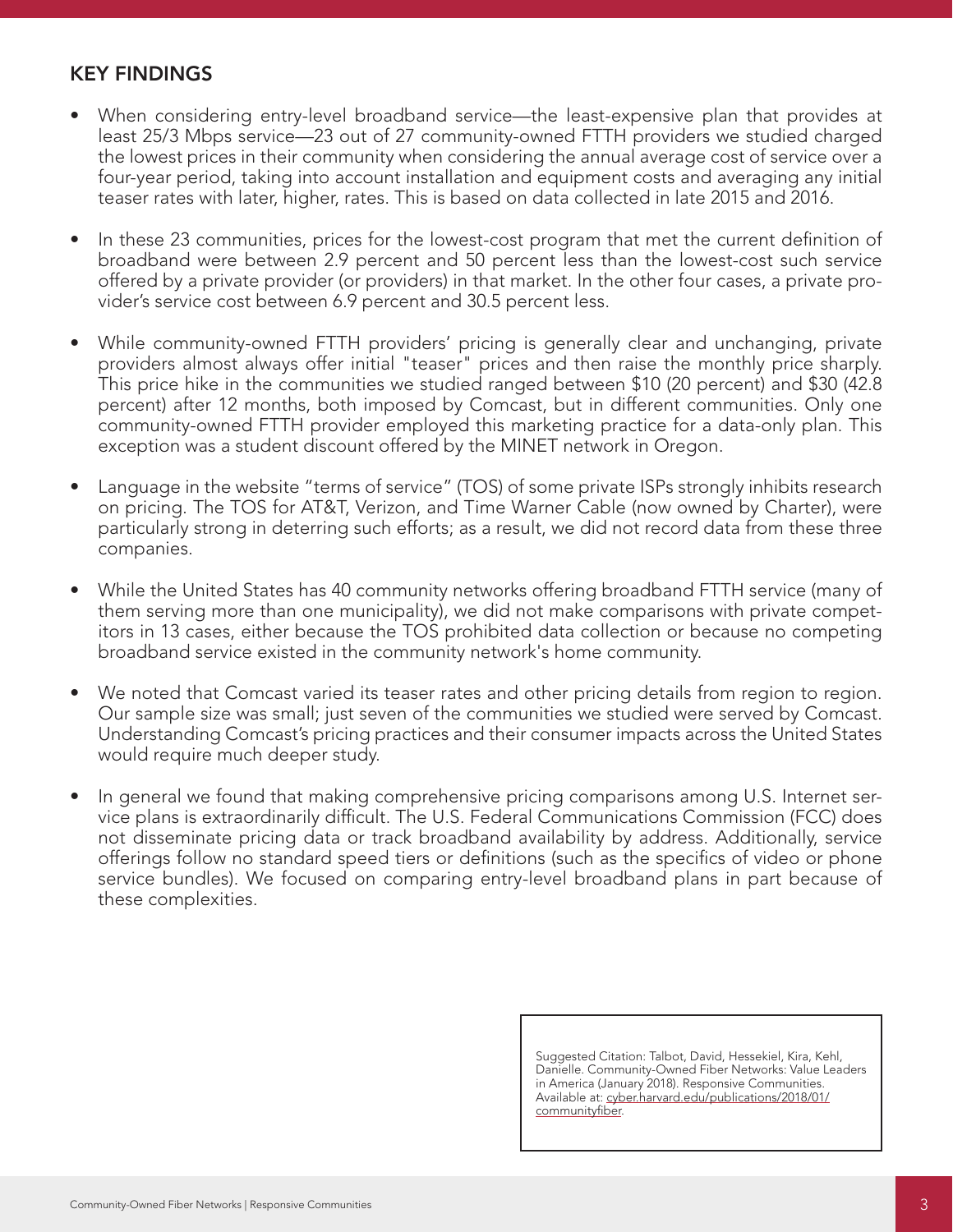#### INTRODUCTION

By one recent estimate, about 8.9 percent of Americans, or about 29 million people, lack access to wired home broadband service, which the FCC defines as an Internet access connection providing speeds of at least 25 Mbps download and 3 Mbps upload.1 Even where broadband is available, high prices inhibit adoption; in one national survey, 33 percent of non-subscribers cited cost of service as the primary barrier.<sup>2</sup> Community-owned networks have been proposed as one driver of competition, resulting in better service and lower prices.3

But a lack of accurate and comprehensive data about the true state of Internet access speeds and pricing in communities across the country hampers research into the relative value of community networks, among other public-interest questions. Against this difficult backdrop, we attempted to manually examine the pricing on Internet access service plans of FTTH networks owned by cities, towns, counties, and cooperatives. (We refer to these as "community-owned FTTH networks.")

We also examined pricing offered by the following private competitors that offer services competing with the community-owned FTTH networks: Comcast, Charter, Mediacom, Cox Communications, KTC Pace, Interstate Telecommunications Cooperative, Zito Media, Bernard Telephone & Communications, Emily Cooperative Telephone Company, Centurylink, Wave, and TDS Telecommunications. Due to restrictive website terms of service (described more fully below) we did not collect data from AT&T, Verizon, or Time Warner Cable.

We believe this study is the first to compare prices for Internet access services that minimally meet the FCC's definition of broadband. Our limited scope and the unavailability of some data makes this study inherently incomplete. But our findings in communities served by 27 community-owned fiber networks are compelling enough to suggest the need for more data and research about broadband pricing, competition, and adoption in the United States. As we explain below, the FCC is the most appropriate body to undertake comprehensive data collection and dissemination; at the same time, nothing prevents state regulatory bodies from requesting greater disclosure by ISPs operating within state boundaries.

#### SCOPE AND SUMMARY OF METHODS

In order to identify which community networks to include in this study, we relied on a list of networks provided by the Institute for Local Self-Reliance (ILSR), a nonprofit research group that has identified approximately 400 U.S. community-owned networks.4 The Obama White House relied on ILSR's list when it published a 2015 report on the value of community-owned broadband networks.5 We focused specifically on 40 community networks on the ILSR's list that offer fiber-to-the-home (FTTH) service—as opposed to service from DSL, coaxial cable, or hybrid technology. (These 40 networks serve at least 80 municipalities, but we made the comparisons in the community in which the network originated.)

We focused on community FTTH networks because fiber will likely be the technology of choice for any new public or private networks (given its exceptionally high capacity, versatility, and durability) and because fiber requires the highest up-front investment and installation costs (DSL and cable networks have often been repurposed from legacy phone and TV services). If anything, our focus on fiber may put community networks at a comparative disadvantage when making price comparisons. First, these communities are

Federal Communications Commission, Restoring Internet Freedom, Declaratory Order, Report and Order, and Order, p. 73 (accessed Jan. 4, 2018). http://transition.fcc.gov/Daily\_Releases/Daily\_Business/2018/db0105/FCC-17-166A1.pdf, We use the term broadband in this report to refer to the FCC's minimal speed threshold; far faster speeds are necessary for many services and applications.

<sup>2</sup> Maeve Duggan & John B. Horrigan, Home Broadband 2015, Pew Research Center (Dec. 21, 2015), http://www.pewinternet.org/2015/12/21/ home-broadband-2015/.

<sup>3</sup> Community-Based Broadband Solutions: The Benefits of Competition and Choice for Community Development and Highspeed Internet Access, The Executive Office of the President (Jan. 2015), https://obamawhitehouse.archives.gov/sites/default/files/docs/community-based\_broadband\_repor<u>t\_by\_executive\_office\_of\_the\_president.pdf</u>; Patrick Lucey & Christopher Mitchell, Successful Strategies for Broadband Public-Private Partnerships, Institute for Local Self-Reliance (Jul. 2016), https://ilsr.org/wp-content/uploads/downloads/2016/08/PPP-Report-2016-1.pdf.

<sup>4</sup> For more information, see Community Networks, A Project of the Institute for Local Self-Reliance, https://muninetworks.org/.

<sup>5</sup> Community-Based Broadband Solutions: The Benefits of Competition and Choice for Community Development and Highspeed Internet Access, The Executive Office of the President (Jan. 2015), https://obamawhitehouse.archives.gov/sites/default/files/docs/community-based\_broadband\_report by executive office of the president.pdf.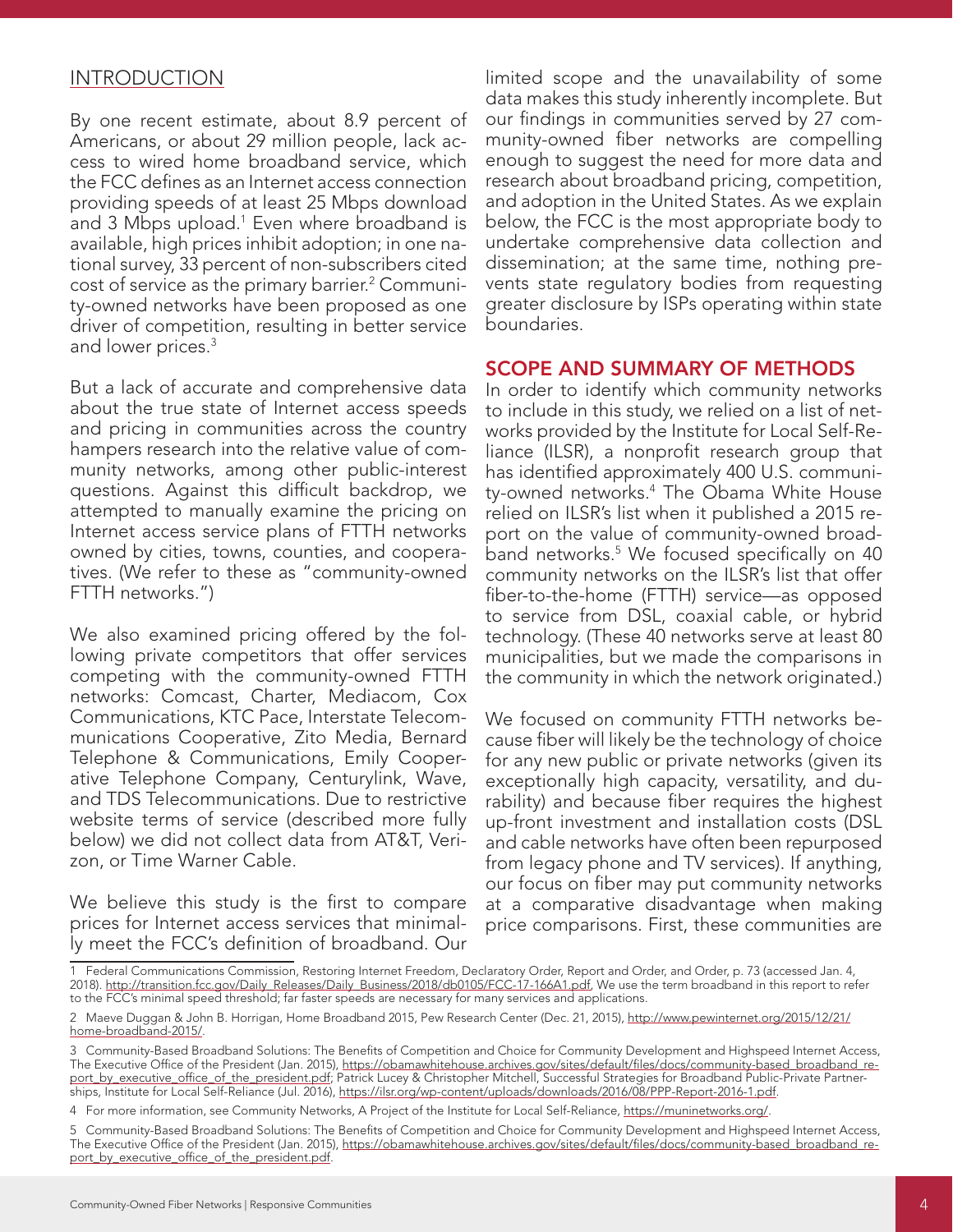more likely to be still paying off debts, because fiber will have been more recently built. Second, the cost of installing fiber is significantly higher than the cost of upgrading existing cable networks.

To collect data, we visited the websites of the community-owned FTTH providers and recorded pricing information for Internet access only services, and employed a similar methodology to collect information from private competitors. (A full discussion of our methods is found at the end of this report.) However, for the private providers, we typically had to take the extra step of entering individual residential addresses to obtain prices.

We also did not collect or compare pricing of "bundled" packages because the complexity of these offerings makes direct comparisons difficult, if not impossible, given the lack of standard definitions of service offerings. In any case, and as noted later in this report, survey data suggests that consumers are increasingly "cord cutting" or taking Internet-only services. The extent to which this is occurring is unknown to us. What does seem clear from our research is that consumers seeking the cheapest plan that qualifies as broadband will end up with a data-only plan.

But data plans also follow no standard tiers. And some private providers' websites made it challenging to find certain information. For example, Comcast often does not advertise its upload speeds on pages where it promotes its services to customers. In such cases, we found it necessary to turn to other sources, such as conversations with customer service agents or third-party reports.

Comparisons were not possible for all 40 community networks. In five cases, the community provider had no broadband-speed competition<sup>6</sup> in the community network's home community (we checked prices in one community per network), which likely explains why they entered the business in the first place. In eight other cases, we did not conduct any comparison with private

broadband service pricing because of restrictive TOS.

We analyzed only data from providers that offer Internet access speeds of at least 25 Mbps download and 3 Mbps upload, described by former FCC Chairman Tom Wheeler as "table stakes for twenty-first century communications."<sup>7</sup> Put simply, our goal here was to determine what broadband actually costs and whether community-owned FTTH networks provide better deals than private competitors for this essential service. We conclude that they do.

<sup>6</sup> Consumers in many communities we studied do have access to DSL. AT&T's DSL service is available in at least 10 communities we studied and Verizon DSL in at least two. We have no reason to believe these DSL services qualify as broadband, but we did not check pricing or service details because of the restrictive TOS.

<sup>7 2016</sup> Broadband Progress Report, Federal Communications Commission (Jan. 29, 2016), https://www.fcc.gov/reports-research/reports/broadband-progress-reports/2016-broadband-progress-report; "The Facts and Future of Broadband Competition," prepared remarks of FCC Chairman Tom Wheeler (Sept. 4, 2014), https://apps.fcc.gov/edocs\_public/attachmatch/DOC-329161A1.pdf.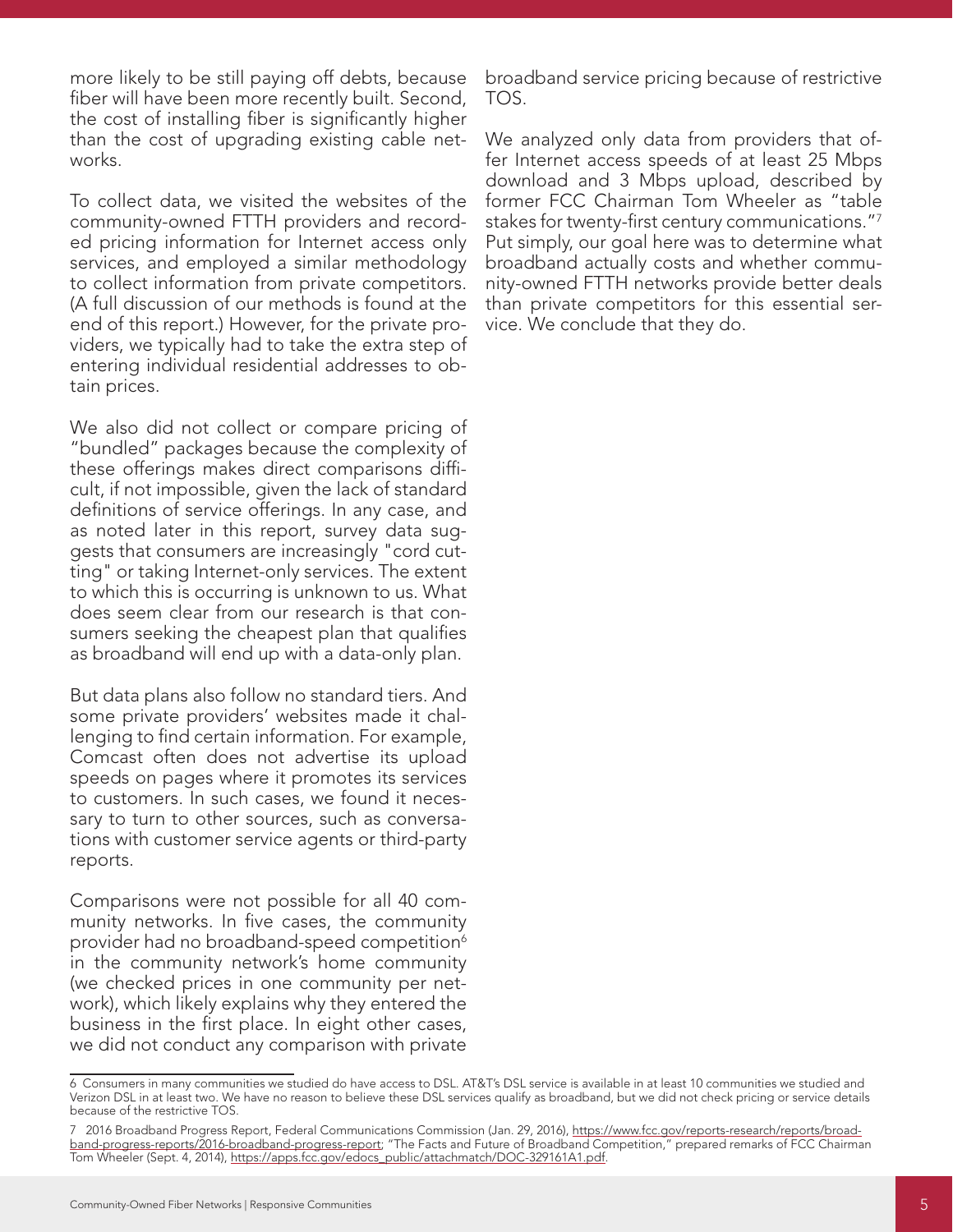# MAIN FINDING

# COMMUNITY FIBER NETWORKS OFFER BETTER ENTRY-LEVEL BROADBAND VALUES AND CLEARER, TEASER-FREE PRICING

Our major finding is that in 23 out of 27 communities where comparisons were possible, entry-level broadband service from a community-owned FTTH network—meaning the lowest-cost service that met the FCC's definition of broadband (at least 25 Mbps download, 3 Mbps upload)—was less expensive, when considering the average annual cost of service over four years,<sup>8</sup> than such service offered by a private competitor.

The benefits ranged from a savings of 2.9 percent, or \$19, annually in Tullahoma, Tennessee, to more than 50 percent, or \$600, annually in Lafayette, Louisiana. Twelve of the community-owned FTTH providers beat their private competitors' prices by 20 percent or more for entry-level broadband service. In four communities, a private provider beat the community-owned FTTH network. In in such cases, the benefits ranged from a 6.9 percent, or \$50, saving for users of Charter Spectrum in Jackson, Tennessee, to about a 30.5 percent, or \$298, saving, also for users of Charter Spectrum, in Churchill, Nevada.

The lowest-speed tier that met the broadband minimum varied from provider to provider. In 13 cases, the private provider's lowest-cost plan that met the broadband threshold offered higher speeds than did the lowest-cost broadband service of community-owned FTTH networks. In six cases, the reverse was true; in five cases, the speeds were the same.

Our secondary finding was that community -owned providers furnish consumers with dramatically clearer pricing. Of the 35 private Internet access plans we encountered in our data collection, 25 offered low-cost initial promotional (or "teaser") rates and then increased the rate substantially at the conclusion of the initial period (typically 12 months). By contrast, we encountered only three examples of promotional pricing among the community-owned ISPs we studied. And MINET, in the towns of Monmouth and Independence, Oregon, was the only one to offer such a deal on a plan offering Internet access only, in the form of a special promotion for students.9 The private providers' price increases at the expiration of the promotional period ranged from 20 percent, or \$10 monthly (Comcast Xfinity in Longmont, Colorado), to 42.8 percent, or \$30.04 monthly (Comcast Xfinity in Concord, Massachusetts).

We do not know what fraction of broadband subscribers take data-only plans as opposed to bundles. However, surveys of U.S. consumers by the Pew Research Center indicate a trend toward "cord cutting" (the practice of canceling a cable TV subscription and merely taking a data plan). In late 2015 Pew reported that about 15 percent of Americans were cord cutters and that another nine percent had never taken a TV subscription.<sup>10</sup> Younger people appear more likely to do without bundles. Pew's most recent survey, in September of 2017, found that 60 percent of people aged 18–29 said they mainly watched TV by using services such as Netflix.<sup>11</sup>

Our study, though limited in scope, contains a clear finding: community-owned FTTH networks tend to provide lower prices for their entry-level broadband service than do private telecommunications companies, and are clearer about and more consistent in what they charge. They may help close the "digital divide" by providing broadband at prices more Americans can afford.

<sup>8</sup> As part of our analysis we also ran the numbers for a three-year average, a method that would make private providers appear less expensive, given that they tend to use low initial "teaser" rates, typically for 12 months. Only one of the community-owned FTTH networks that were less expensive over four years became more expensive when a three-year term was considered: Cedar Falls, Iowa. See methods section for more details.

<sup>9</sup> MINET's promotional pricing option is only available to area students and offers them a six-month discounted price. Because MINET did not have any competitors offering broadband-minimum speeds, we did not include this or their other plan offerings in our analyses. Additionally, community-owned FTTH networks in Lafayette, Louisiana, and Bristol, Virginia, offered bundled services (as opposed to the entry-level broadband plans we studied) having an initial promotional rate of one year.

<sup>10</sup> Maeve Duggan & John B. Horrigan, One-in-Seven Americans Are Television "Cord Cutters," Pew Research Center (Dec. 21, 2015), http://www. pewinternet.org/2015/12/21/4-one-in-seven-americans-are-television-cord-cutters/.

<sup>11</sup> Lee Rainie, About 6 in 10 Young Adults in U.S. Primarily Use Online Streaming to Watch TV, Pew Research Center (Sept. 13, 2017), http://www. pewresearch.org/fact-tank/2017/09/13/about-6-in-10-young-adults-in-u-s-primarily-use-online-streaming-to-watch-tv/.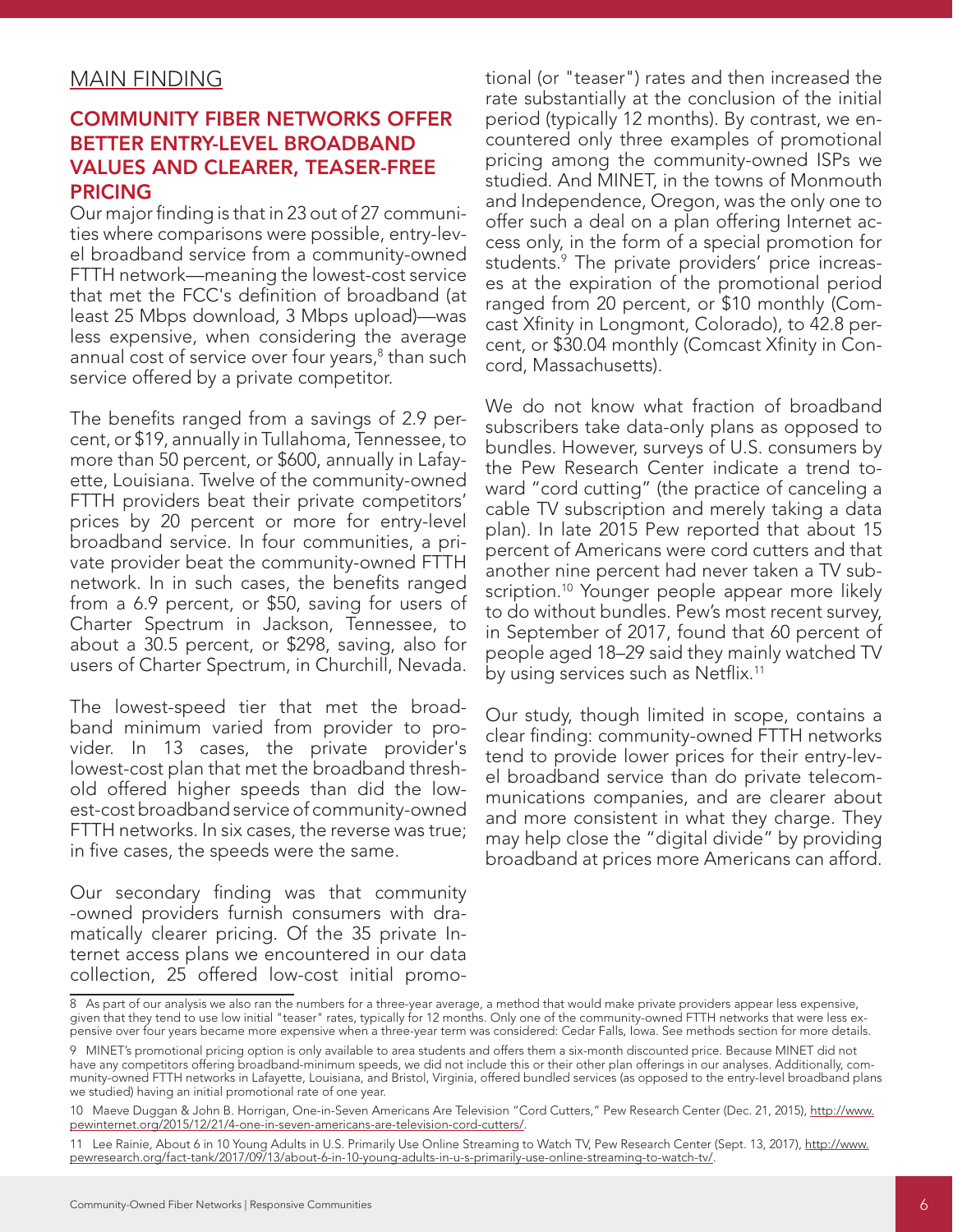# $\bullet$ <sub>26</sub> Community Fiber Networks: Providers of Entry-Level Broadband Savings

**7**

**10**

**13**

**23**

**20**

**14**

**22**

In the United States, about 40 communityowned (mostly municipally owned) fiber networks provide residential Internet access service. Of these, 27 (shown here) face competition from private competitors.

**27**

**9**

Of these 27, 23 offer the lowest annual average price for the least-expensive available plan providing at least 25 Mbps download, 3 Mbps upload, the FCC's definition of "broadband."

The numbers refer to the differences in cost per year, averaged over a four-year period, as advertised on the providers' websites during our review in late 2015 and 2016. The full dataset we generated is available at this address:

#### http://dx.doi.org/10.7910/DVN/HHTTF1

Some providers' entry-level broadband services offer higher speeds than others; the industry doesn't follow any standard speed tiers. We focused on the plan that minimally met the FCC definition, regardless of exact advertised speed.

Our analysis is limited in scope. A deeper study would require comprehensive data to be made available on advertised prices, actual prices charged, and service availability and adoption by address.

This chart summarizes the annual entry-level residential broadband price savings (or premium) offered by community FTTH networks relative to private competitors. See the next two pages for full details.

**5**

**25 24**

**12**

**18**

**2**

**3**

**16**

**11**

**6**

**17**

**8**

**15**

**1**

**4**

**19**

**21**

|                | Community<br>network | Annual cost<br>savings (or<br>premium)<br>relative<br>to private<br>competitor(s) |  |    | Community<br>network      | Annual cost<br>savings (or<br>premium)<br>relative<br>to private<br>competitor(s) |  |
|----------------|----------------------|-----------------------------------------------------------------------------------|--|----|---------------------------|-----------------------------------------------------------------------------------|--|
| 1              |                      | \$600.00                                                                          |  | 14 | Monticello,               | \$122.74                                                                          |  |
|                | Lafayette, LA        | \$311.36                                                                          |  |    | <b>MN</b>                 | \$38.34                                                                           |  |
| $\overline{2}$ | Sebewaing,           | \$352.15                                                                          |  | 15 | Concord, MA               | \$115.12                                                                          |  |
|                | MI<br>Morristown,    | \$324.12                                                                          |  | 16 | Chattanooga,<br><b>TN</b> | \$107.25                                                                          |  |
| 3              | TN                   | \$259.23                                                                          |  | 17 | <b>Bristol, TN</b>        | \$79.22                                                                           |  |
| 4              | Highland, IL         | \$295.23                                                                          |  | 18 | Auburn, IN                | \$92.76                                                                           |  |
| 5              | Pulaski, TN          | \$237.24                                                                          |  | 19 | Reedsburg,                | \$62.97                                                                           |  |
| 6              | Dalton, GA           | \$216.98                                                                          |  |    | WI                        |                                                                                   |  |
|                | Longmont,<br>CO      | \$172.74                                                                          |  | 20 | Marshall, MO              | \$25.90                                                                           |  |
| 7              |                      | \$301.45                                                                          |  | 21 | Bellevue, IA              | \$35.52                                                                           |  |
| 8              | Bristol, VA          | \$199.23                                                                          |  | 22 | Crosslake,<br><b>MN</b>   | \$37.25                                                                           |  |
|                |                      | \$126.74                                                                          |  |    | Cedar Falls,              |                                                                                   |  |
| 9              | Sandy, OR            | \$170.00                                                                          |  | 23 | IA                        | \$24.88                                                                           |  |
| 10             | Brookings, SD        | \$163.13                                                                          |  | 24 | Tullahoma, TN             | \$19.22                                                                           |  |
|                |                      | \$148.60                                                                          |  | 25 | Jackson, TN               | ( \$50.13)                                                                        |  |
| 11             | Opelika, AL          | \$139.23                                                                          |  | 26 | Issaquah                  | (\$100.48)                                                                        |  |
| 12             | Clarksville, TN      | \$138.75                                                                          |  |    | Highland, WA              | (\$108.10                                                                         |  |
| 13             | Indianola, IA        | \$130.39                                                                          |  | 27 | Churchill, NV             | (\$298.28)                                                                        |  |
|                |                      |                                                                                   |  |    |                           |                                                                                   |  |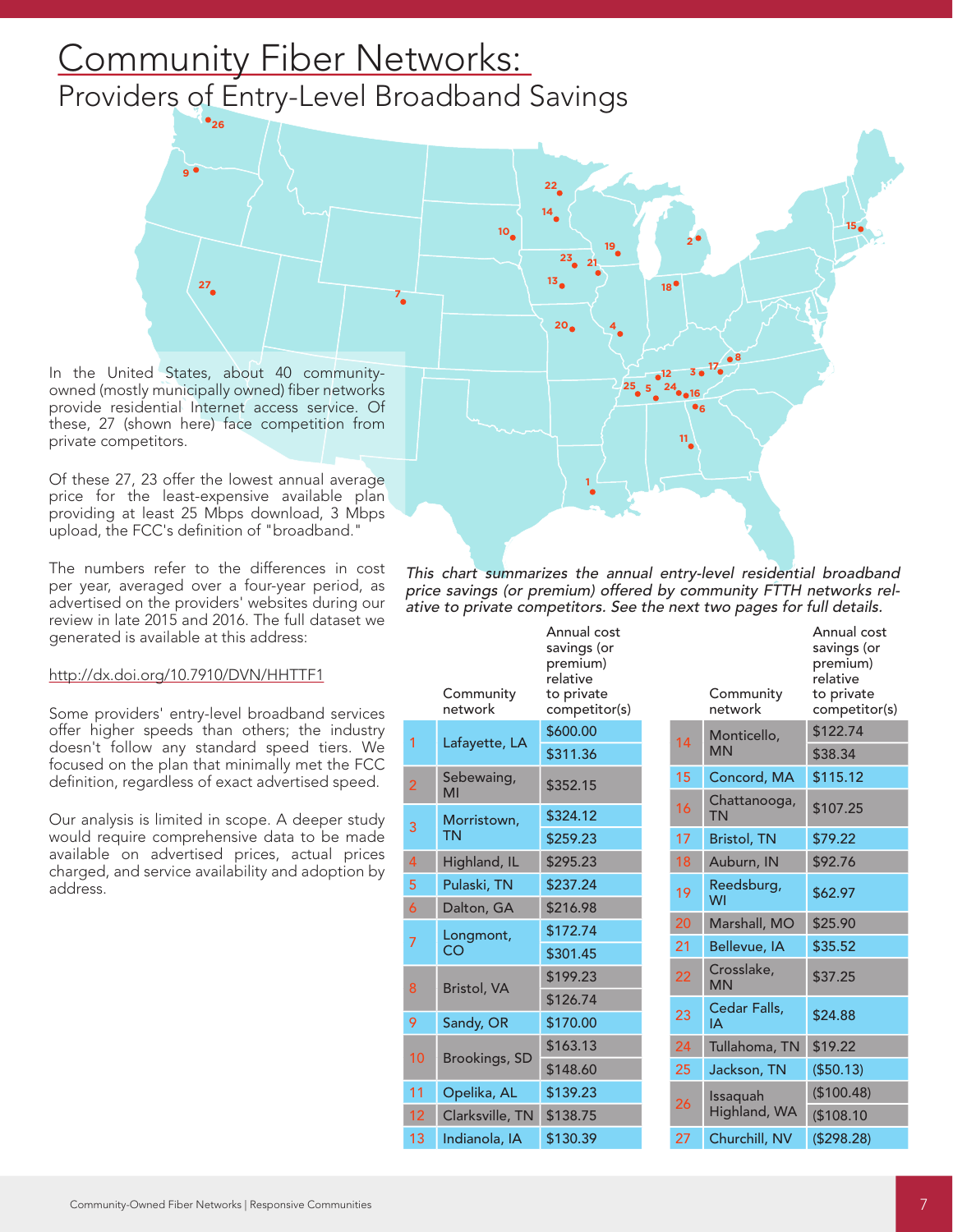# Cheapest Tiers Meeting Broadband Definition

# Community Fiber Networks Tend to Beat Private Competitors

This table reviews advertised broadband prices in 27 communities served by community-owned FTTH networks and one or two private providers. The dollar figures present average cost per year over four years and takes into account all fees and recurring costs.

|                | Rank Community     | Entry-level broadband offering from<br>community FTTH network<br>Provider<br>Download/upload speed (mbps)<br>Avg. service cost per year for first 4 years | Entry-level broadband offering from<br>private competitor<br>Provider<br>Download/upload speed (mbps)<br>Avg. service cost per year for first 4 years | Annual<br>savings or<br>(premium) | Percentage<br>savings or<br>(premium) | Key<br>(see<br>next<br>page) |
|----------------|--------------------|-----------------------------------------------------------------------------------------------------------------------------------------------------------|-------------------------------------------------------------------------------------------------------------------------------------------------------|-----------------------------------|---------------------------------------|------------------------------|
|                | Lafayette, LA      | Lafayette Utilities Systems<br>60/60, \$599.40                                                                                                            | <b>KTC Pace</b><br>50/5, \$1,199.40                                                                                                                   | \$600.00                          | 50.0%                                 | 1, 6                         |
| $\mathbf{1}$   |                    |                                                                                                                                                           | <b>Cox Communications</b><br>50/5, \$910.76                                                                                                           | \$311.36                          | 34.2%                                 | 1, 6                         |
| $\overline{2}$ | Sebewaing, MI      | Sebewaing Light & Water<br>30/30, \$451.25                                                                                                                | <b>Comcast Xfinity</b><br>25/5, \$803.41                                                                                                              | \$352.15                          | 43.8%                                 | $\mathbf{1}$                 |
| 3              | Morristown, TN     | <b>FiberNET</b><br>30/30, \$419.40                                                                                                                        | <b>Comcast Xfinity</b><br>75/5-10, \$743.52                                                                                                           | \$324.12                          | 43.6%                                 | 1, 4                         |
|                |                    |                                                                                                                                                           | <b>Charter Spectrum</b><br>60/4, \$678.63                                                                                                             | \$259.23                          | 38.2%                                 | 1, 4                         |
| 4              | Longmont, CO       | NextLight<br>25/25, \$479.40                                                                                                                              | <b>Comcast Xfinity</b><br>25/5, \$625.14                                                                                                              | \$172.74                          | 23.3%                                 |                              |
|                |                    |                                                                                                                                                           | Centurylink<br>40/5, \$780.85                                                                                                                         | \$301.45                          | 38.6%                                 | 5, 6                         |
| 5              | Highland, IL       | <b>Highland Communication Services</b><br>40/40, \$383.30                                                                                                 | <b>Charter Spectrum</b><br>60/4, \$678.63                                                                                                             | \$295.23                          | 43.5%                                 | 4                            |
| 6              | Pulaski, TN        | <b>PES Energize</b><br>25/6.5, \$441.39                                                                                                                   | <b>Charter Spectrum</b><br>60/4, \$678.63                                                                                                             | \$237.24                          | 35.0%                                 | $\overline{4}$               |
| 7              | Dalton, GA         | <b>Optilink</b><br>25/10, \$461.65                                                                                                                        | <b>Charter Spectrum</b><br>60/4, \$678.63                                                                                                             | \$216.98                          | 32.0%                                 | $\overline{4}$               |
|                | Bristol, VA        | <b>Bristol Virginia Utility Optinet</b><br>30/5, \$479.40                                                                                                 | <b>Charter Spectrum</b><br>60/4, \$678.63                                                                                                             | \$199.23                          | 29.4%                                 |                              |
| 8              |                    |                                                                                                                                                           | <b>Comcast Xfinity</b><br>25/5, \$606.14                                                                                                              | \$126.74                          | 20.9%                                 |                              |
| 9              | Sandy, OR          | SandyNet<br>100/100, \$504.40                                                                                                                             | Wave<br>55/5, \$674.40                                                                                                                                | \$170.00                          | 25.2%                                 |                              |
| 10             | Brookings, SD      | Swiftel<br>30/5, \$616.28                                                                                                                                 | Interstate Telecommunications<br>Cooperative<br>30/5, \$779.40                                                                                        | \$163.13                          | 20.9%                                 | 3, 4, 6                      |
|                |                    |                                                                                                                                                           | Mediacom Cable<br>50/5, \$764.88                                                                                                                      | \$148.60                          | 19.4%                                 | 3, 4, 6                      |
| 11             | Opelika, AL        | <b>Opelika Power Services</b><br>30/15, \$539.40                                                                                                          | <b>Charter Spectrum</b><br>60/4, \$678.63                                                                                                             | \$139.23                          | 20.5%                                 | 4                            |
| 12             | Clarksville, TN    | Clarskville CDE Lightband<br>50/50, \$539.88                                                                                                              | <b>Charter Spectrum</b><br>60/4, \$678.63                                                                                                             | \$138.75                          | 20.4%                                 | 1                            |
| 13             | Indianola, IA      | Indianola Municipal Utilities<br>25/10, \$634.49                                                                                                          | <b>Mediacom Cable</b><br>50/5, \$764.88                                                                                                               | \$130.39                          | 17.0%                                 |                              |
| 14             | Monticello, MN     | <b>Monticello Fiber Network</b><br>50/50, \$640.29                                                                                                        | <b>TDS Telecom</b><br>25/10, \$763.03                                                                                                                 | \$122.74                          | 16.1%                                 | 6                            |
|                |                    |                                                                                                                                                           | <b>Charter Spectrum</b><br>60/4, \$678.63                                                                                                             | \$38.34                           | 5.6%                                  | 6                            |
| 15             | Concord, MA        | ConcordNet<br>25/25, \$649.40                                                                                                                             | <b>Comcast Xfinity</b><br>25/5, \$764.52                                                                                                              | \$115.12                          | 15.1%                                 | $\overline{2}$               |
| 16             | Chattanooga,<br>TN | <b>EPB Fiber Optics</b><br>100/100, \$695.88                                                                                                              | <b>Comcast Xfinity</b><br>25/5, \$803.40                                                                                                              | \$107.25                          | 13.4%                                 | $\mathbf{1}$                 |
| 17             | <b>Bristol, TN</b> | <b>Bristol TN Essential Services</b><br>30/5, \$599.40                                                                                                    | <b>Charter Spectrum</b><br>60/4, \$678.63                                                                                                             | \$79.23                           | 11.7%                                 | 4                            |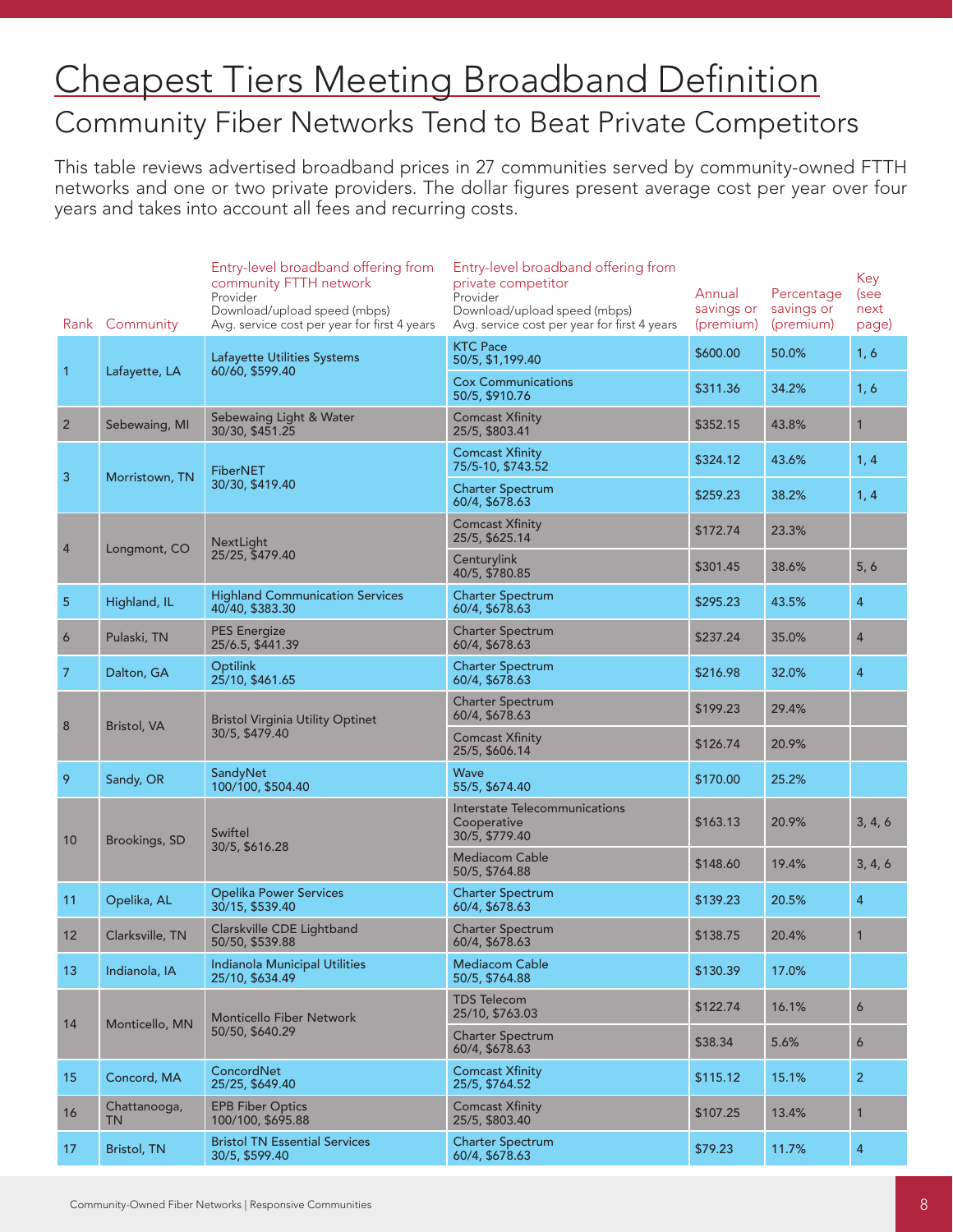| 18 | Auburn, IN               | <b>Auburn Essential Services</b><br>25/6, \$731.64        | Mediacom Cable<br>50/5, \$824.40                                         | \$92.76      | 11.3%    | 1, 4 |
|----|--------------------------|-----------------------------------------------------------|--------------------------------------------------------------------------|--------------|----------|------|
| 19 | Reedsburg, WI            | <b>Reedsburg Utility Commission</b><br>50/5, \$615.65     | <b>Charter Spectrum</b><br>60/4, \$678.63                                | \$62.97      | 9.3%     |      |
| 20 | Marshall, MO             | <b>Marshall Municipal Utilities</b><br>40/20, \$552.50    | <b>Zito Media</b><br>100/10, \$578.40                                    | \$25.90      | 4.5%     | 1, 4 |
| 21 | Bellevue, IA             | <b>Bellevue iVue Internet Services</b><br>25/25, \$863.88 | <b>Bernard Telephone &amp; Communications</b><br>Inc.<br>30/30, \$899.40 | \$35.52      | 3.9%     |      |
| 22 | Crosslake, MN            | <b>Crosslake Communications</b><br>30/20, \$1,030.40      | <b>Emily Cooperative Telephone Company</b><br>30/30, \$1,067.65          | \$37.25      | 3.5%     | 7    |
| 23 | Cedar Falls, IA          | <b>Cedar Falls Utilities FiberNet</b><br>50/25, \$740.00  | <b>Mediacom Cable</b><br>50/5, \$764.88                                  | \$24.88      | 3.3%     |      |
| 24 | Tullahoma, TN            | <b>Tullahoma Utilities Board</b><br>30/5, \$659.40        | <b>Charter Spectrum</b><br>60/4, \$678.63                                | \$19.22      | 2.8%     | 1, 4 |
| 25 | Jackson, TN              | Jackson Energy Authority<br>60/10, \$728.75               | <b>Charter Spectrum</b><br>60/4, \$678.63                                | $-$50.13$    | $-6.9%$  | 1    |
| 26 | Issaguah<br>Highland, WA | <b>Highland Fiber Network</b><br>100/100, \$782.59        | <b>Comcast Xfinity</b><br>25/5, \$682.02                                 | $-$100.48$   | $-12.8%$ | 6, 8 |
|    |                          |                                                           | Wave<br>55/5, \$674.40                                                   | $-$108.10$   | $-13.8%$ | 6    |
| 27 | Churchill, NV            | <b>CC Communications</b><br>35/5, \$976.90                | <b>Charter Spectrum</b><br>60/4, \$678.63                                | $-$ \$298.28 | $-30.5%$ | 3    |

NOTE: The websites of some private providers did not display upload speeds to prospective customers. Upload speeds were added to this table after the fact for two providers, Charter Spectrum and Comcast Xfinity, by consulting with customer service representatives and independent reports.

# KEY

1: This community may also be served by AT&T. We did not collect data from AT&T because of prohibitions contained in the terms of service posted on AT&T's website.

2: This community may also be served by Verizon DSL service. We did not collect data from Verizon because of prohibitions contained in the terms of service posted on Verizon's website.

3: Because this community ISP offered only bundled phone/data, we used the phone/data price in place of a data-only price and did not attempt to subtract the value of the phone service.

4: This community provider also offered a higher speed that was closer to the entry-level speed of the private provider. However, we only compared the cheapest possible plans that met broadband definitions. We also did not attempt to verify actual delivered speeds for any ISP.

5: Longmont, CO, has a DSL provider whose website does not prohibit data collection and that offers broadband speeds. In this one case, we collected the pricing information in March of 2017.

6: Seven of the 27 communities were served by two private ISPs providing at least 25/3 Mbps service, resulting in the split row containing two sets of prices.

7: In August of 2016, Crosslake Communications was bought by Tri-Co Technologies, a partnership of three private companies. We collected our data before this occurred.

8: The Highland Fiber Network serves a community called Issaquah Highlands, a neighborhood within Issaquah, WA. It does not serve the larger municipality of Issaquah.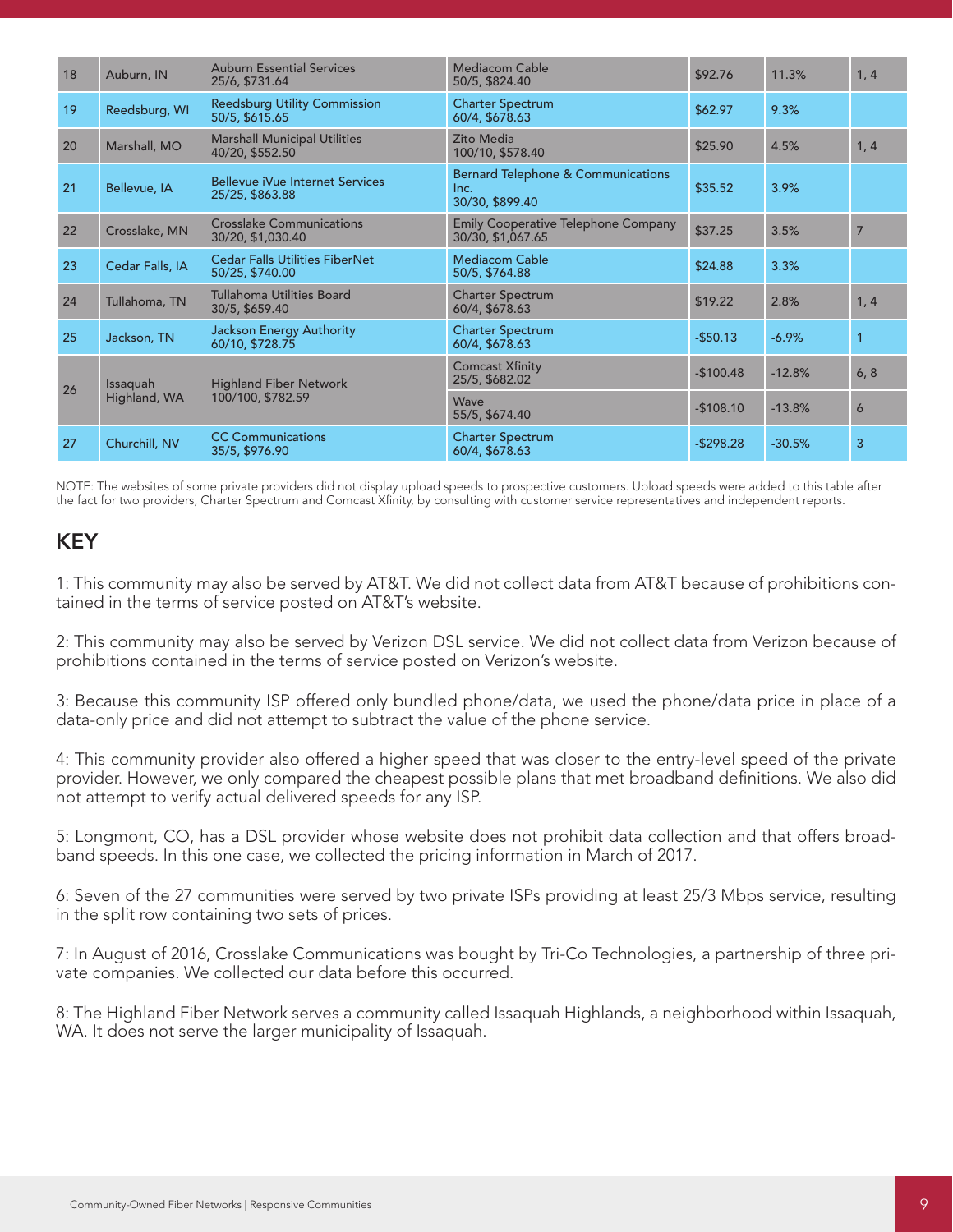# INCIDENTAL FINDINGS

#### COMCAST SUBSTANTIALLY VARIES PRICING AND TERMS BY REGION

We made an incidental finding: Comcast which offers service in seven communities we studied—varies its teaser rates and other pricing strategies substantially from region to region. We don't know if Comcast's practice of varying pricing is common in the industry. (Charter Spectrum, present in 13 communities, appears to offer uniform pricing.) Many significant questions*—*such as impacts by region or demographic group*—*could be answered with better data. Here's how Comcast Xfinity's pricing differs by region:

- *• Discounting a middle-tier speed option* In four communities we studied, Comcast offered a middle tier of service at a promotional rate that was less expensive for the first year than was a slower plan. After the promotion expired, the price would rise sharply.
- *• Presenting prices as a range* Comcast sometimes defined a monthly price as a range (between \$2 and nearly \$15 monthly), leaving it unclear what consumers would be paying.
- *• Varying teaser rates* Comcast employed different teaser rate progressions, including a price increase after 12 months and two price increases over a period of three years.
- *• Discounts for paperless billing and automatic payments* – In four communities, the promotional price Comcast advertised in bold was only available to customers who allowed Comcast to automatically charge monthly payments to their credit card or bank. Prices were \$10 higher for customers who did not agree, a practice that penalizes consumers without credit cards or bank accounts or who are reluctant to provide permission.
- *• Service with or without a contract* In Issaquah, WA, and Longmont, CO, Comcast offered consumers a choice of taking service through a 12-month contract or doing so without a contract (and its potential cancellation fees) for \$10 more a month. As a result,

anyone who chose the plan without a contract but didn't end up canceling within the first year would spend an additional \$120.

## PRIVATE PROVIDERS TEND TO USE TEASER RATES; THE DETAILS VARY

We found that private providers, unlike community FTTH networks, make wide use of promotional or "teaser" pricing, meaning low initial rates that sharply rise, typically after 12 months. We encountered the use of promotional pricing by private ISPs in 33 of the 40 communities we surveyed. Only one community-owned provider we studied used a promotional rate; it was for college students.

| <b>TYPE OF</b><br><b>TEASER</b><br><b>RATE</b>                                     | Provider with this type of rate                                                                                                                                      | Commu-<br>nities in<br>our study<br>served<br>by this<br>provider or<br>providers |
|------------------------------------------------------------------------------------|----------------------------------------------------------------------------------------------------------------------------------------------------------------------|-----------------------------------------------------------------------------------|
| 6 months                                                                           | Zito Media                                                                                                                                                           | 1                                                                                 |
| 12 months                                                                          | <b>Charter Spectrum</b><br>Comcast<br>Mediacom<br><b>Cox Communications</b><br>Wave<br>Interstate Telecommunications<br>Cooperative<br>CenturyLink                   | 21                                                                                |
| 12 months<br>and again at<br>24 months                                             | Comcast                                                                                                                                                              | 2                                                                                 |
| Non-<br>promotional<br>rates<br>expressed as<br>a range                            | Comcast                                                                                                                                                              | 3                                                                                 |
| No use of<br>teaser rate                                                           | <b>Bernard Telephone &amp;</b><br><b>Communications Company</b><br><b>KTC Pace</b><br><b>Emily Cooperative Telephone</b><br>Company<br><b>TDS Telecom</b><br>Comcast | 6                                                                                 |
| We did not<br>collect data<br>because of<br>restrictions<br>in terms of<br>service | AT&T<br>Verizon<br><b>Time Warner Cable</b>                                                                                                                          | 10                                                                                |
| <b>TOTAL</b>                                                                       | 15                                                                                                                                                                   | 40*                                                                               |
|                                                                                    |                                                                                                                                                                      |                                                                                   |

\* Some communities are covered by two or more of these providers.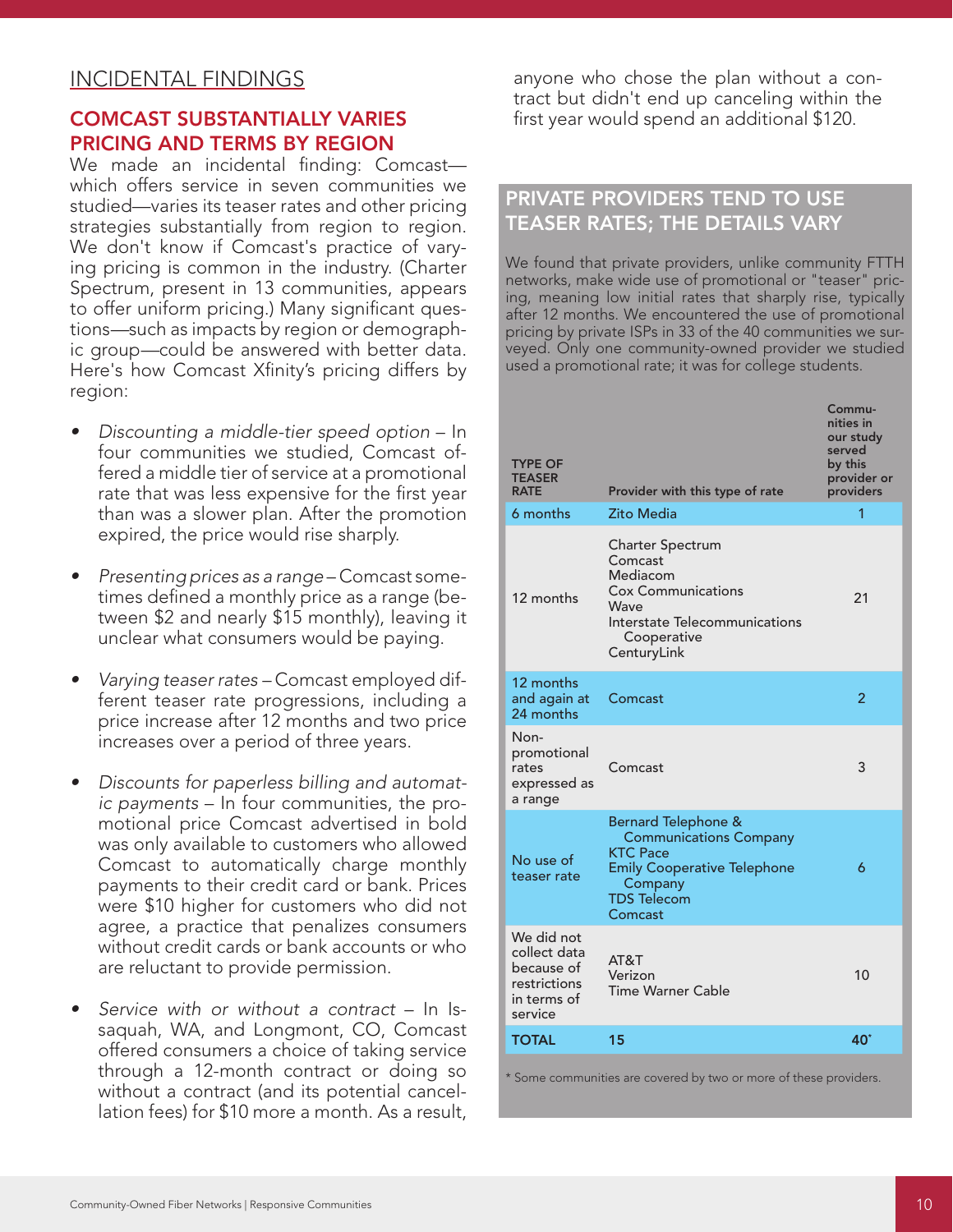# THE MUNICIPAL MISSION

Municipal and other community-owned ISPs offer similar services to those offered by private providers. But they often follow differing operating philosophies. Community-owned ISPs typically regard the provision of high-speed Internet access as an end in itself and a means to achieving other community benefits, such as economic development, job creation,<sup>12</sup> and retaining population and increasing local real estate values;<sup>13</sup> many municipal utilities choose to compete on quality of service and customer support, rather than merely on price. Community networks often serve additional functions such as providing connectivity to schools and local governments.<sup>14</sup>

Municipalities and other public owners follow a variety of business models—such as building and operating their own networks or forming various partnerships with private entities.

Some research organizations, often with ties to large telecommunications companies, have issued reports criticizing community networks, asserting that they represent unfair competition, lose money, or are prone to failure. Often, the claims in these reports are rebutted by independent organizations. For instance, the Institute for Local Self-Reliance offered a rebuttal of a report criticizing the network in Lafayette, Louisiana,<sup>15</sup> and corrected a report asserting widespread municipal network failures by a group called the Taxpayer Protection Alliance.16

Those arguments are not within the scope of this report. But we would point out that the divergence of claims about the merits of municipal fiber networks can be extraordinary, as shown by recent assessments of the Chattanooga, Tennessee, municipal utility's network. A report by a University of Pennsylvania Law School professor who focused only on cash flow over a five-year period—and whose think tank is supported in part by major private ISPs long opposed to municipal projects—predicted the Chattanooga network would take 412 years to become cash-flow-positive.<sup>17</sup>And yet an earlier report by a University of Tennessee professor—whose research was supported by the Chattanooga utility itself—estimated that revenue, municipal and utility savings, and various second-order benefits (economic development, savings to businesses and individuals, tax base growth, and so on) produced between \$865.3 million and \$1.3 billion in community benefits in just five years, while also helping create between 2,800 and 5,200 new jobs.<sup>18</sup>

Both of those studies have limitations. The University of Pennsylvania study only uses data from 2010 to 2014, when some of the underlying projects were just beginning to build their customer base while incurring significant up-front capital costs, and does not include utility or municipal savings or other benefits. The University of Tennessee study attributes economic development to the fiber network when, in reality, the fiber network was likely one of many factors that helped create jobs and produce other benefits.

Our goal in this report was not to comprehensively assess the public benefits of municipal and community-owned broadband providers or to answer questions about their financial health. Our focus was on examining the pricing of entry-level broadband service.

<sup>12</sup> See, e.g., Jamie McGee, Chattanooga Mayor: Gigabit Speed Internet Helped Revive City, The Tennessean (Jun. 14, 2016), http://www.tennessean. com/story/money/2016/06/14/chattanooga-mayor-gigabit-speed-internet-helped-revive-city/85843196/; Dominic Rushe, Chattanooga's Gig: How One City's Super-Fast Internet Is Driving a Tech Boom, The Guardian (Aug. 30, 2014), <u>https://www.theguardian.com/world/2014/aug/30/chattanooga</u>gig-high-speed-internet-tech-boom.

<sup>13</sup> How Fast Internet Affects Home Prices, National Center of Policy Analysis (Jul. 7, 2015), http://www.ncpa.org/sub/dpd/index.php?Article\_ ID=25821.

<sup>14</sup> See Benjamin Lennett et al., The Art of the Possible: An Overview of Public Broadband Options, New America's Open Technology Institute (May 2014), https://www.newamerica.org/oti/policy-papers/the-art-of-the-possible-an-overview-of-public-broadband-options/.

<sup>15</sup> Rebecca Toews, Correcting Community Fiber Fallacies: The Reality of Lafayette's Gigabit Network, Institute for Local Self-Reliance (Oct. 13, 2014), https://ilsr.org/fiber-fallacies-lusfiber/.

<sup>16</sup> Lisa Gonzalez, New Report Dissects "Boondoggle Map," Institute for Local Self-Reliance (May 24, 2017), https://muninetworks.org/content/ new-report-dissects-boondoggle-map.

<sup>17</sup> Christopher S. Yoo & Timothy Pfenninger, Municipal Fiber in the United States: An Empirical Assessment of Financial Performance, Penn Law Center for Technology, Innovation and Competition (Apr. 3, 2017), https://www.law.upenn.edu/live/files/6611-report-municipal-fiber-in-the-unitedstates-an.

<sup>18</sup> Bento J. Lobo, The Realized Value of Fiber Infrastructure in Hamilton County, Tennessee, The University of Tennessee at Chattanooga (Jun 18, 2015), http://ftpcontent2.worldnow.com/wrcb/pdf/091515EPBFiberStudy.pdf.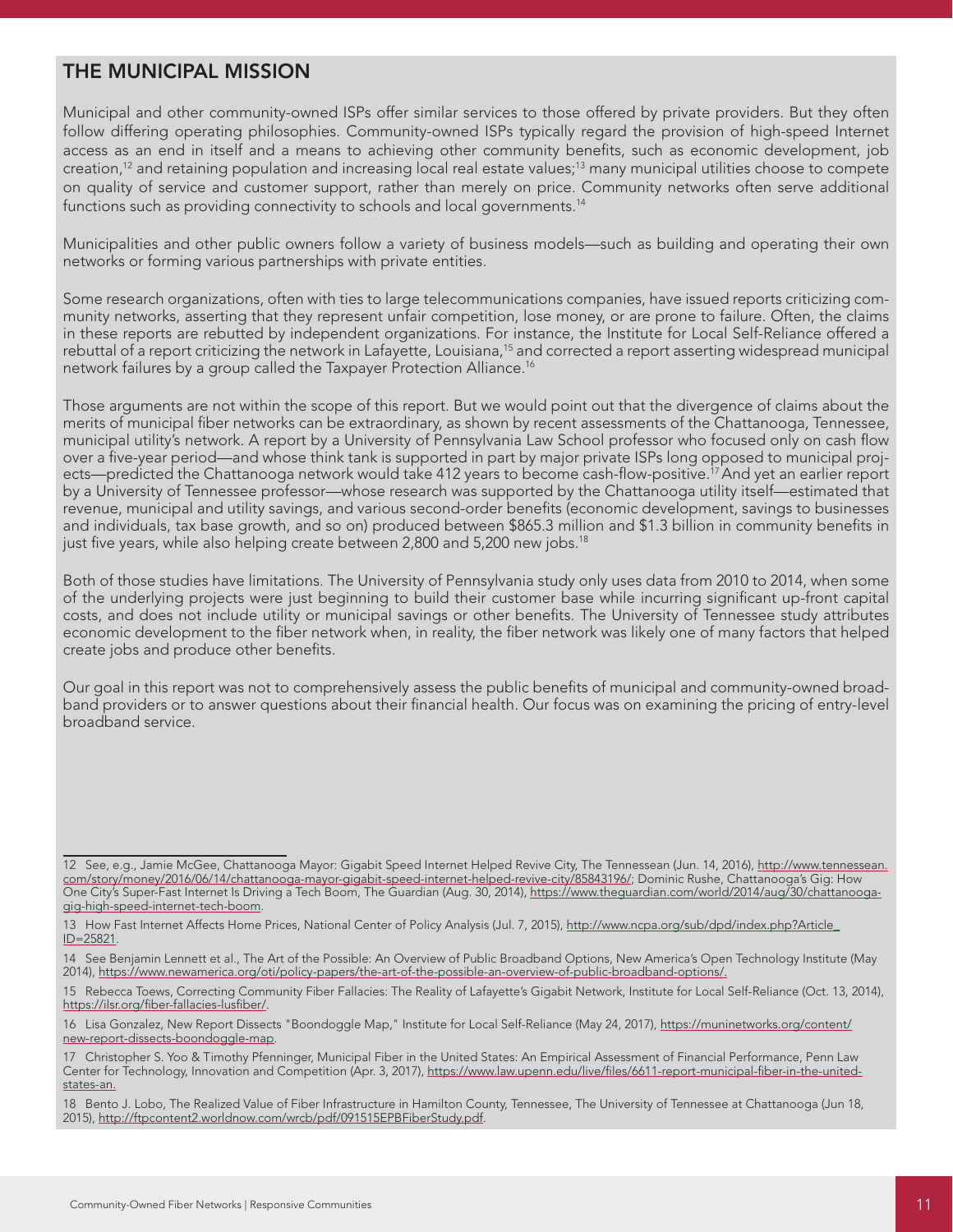### ABOUT "TERMS OF SERVICE"

Most websites have policies that govern what users can do in those online spaces. These documents are typically called "Terms of Service," "Terms of Use," or "Acceptable Use" policies, and they exist to help protect the entity's rights to the website's contents, to give companies grounds for restricting access for users whose behavior is inappropriate or unlawful, and to create grounds for pursuing legal action.

Most of the providers whose websites required furnishing an address to access pricing information included terms of service or similar policies. In the case of three companies—AT&T, Verizon, and Time Warner Cable (now owned by Charter) website language was particularly strong in deterring efforts at collecting pricing information. At the time we collected the data, we encountered the following language on the sites of these providers:

- Time Warner Cable: "Do not 'harvest' (or collect) information from the site using an automated software tool or manually on a mass basis (unless we have given you separate written permission to do so). This includes, for example, information about other users of the site and information about the offerings, products, services and promotions available on the site."19
- Verizon Fios: "Notice: Authorized use of this page is limited to the review of service availability information, for a particular address or phone number, solely by persons interested in purchasing Verizon service or making changes to existing Verizon service. No other use is permitted. After you use this site, Verizon may contact you with information about our products and services, including special offers and promotions."<sup>20</sup>
- AT&T: "[Y]ou will not take any of the following actions with respect to our Site, related Software, or Content […] in any manner that: […]is deceptive in any way, such as an offer to sell fraudulent goods or contains an impersonation of any person or entity or misrepresents an affiliation with a person or entity; […] [or] systematically collects and uses any Content including the use of any data mining, or similar data gathering and extraction methods."21

Obeying the letter of these terms of service made it impossible to make complete pricing comparisons in several communities. Here are four examples:

| Community-owned fiber network<br>community | Broadband minimum speed available<br>(upload/download in mbps) | Potential broadband provider(s) with<br>restrictive website provisions |
|--------------------------------------------|----------------------------------------------------------------|------------------------------------------------------------------------|
| Salisbury, NC                              | 50/50                                                          | <b>Time Warner Cable; AT&amp;T</b>                                     |
| Wilson, NC                                 | 40/40                                                          | <b>Time Warner Cable</b>                                               |
| Russellville, KY                           | 50/10                                                          | AT&T                                                                   |
| Sallisaw, OK                               | 30/unknown                                                     | AT&T                                                                   |

19 Website Terms of Use, Time Warner Cable (Mar 2, 2016), https://web.archive.org/web/20160302161548/http://www.timewarnercable.com:80/en/ our-company/legal/privacy-policy/website-terms-of-use.html. Time Warner Cable has since merged its Internet service business with Charter Spectrum, though at the time we collected information from Charter they were still operating as separate entities. The language from Time Warner Cable's previous terms of use document is accessible through the Internet Archive.

20 See Robert Faris et al., Comments on the Formulation of the National Broadband Research Agenda, "Appendix A" (Nov 2, 2016), https://papers. ssrn.com/sol3/papers.cfm?abstract\_id=2862003. Verizon has since altered the layout of its website such that this language does not currently appear in the user interface, but the screenshot in the cited comment to the NTIA and NSF captures the user interface when the study was conducted. 21 AT&T Terms of Use, AT&T (accessed June 12, 2017), https://www.att.com/legal/terms.attWebsiteTermsOfUse.html.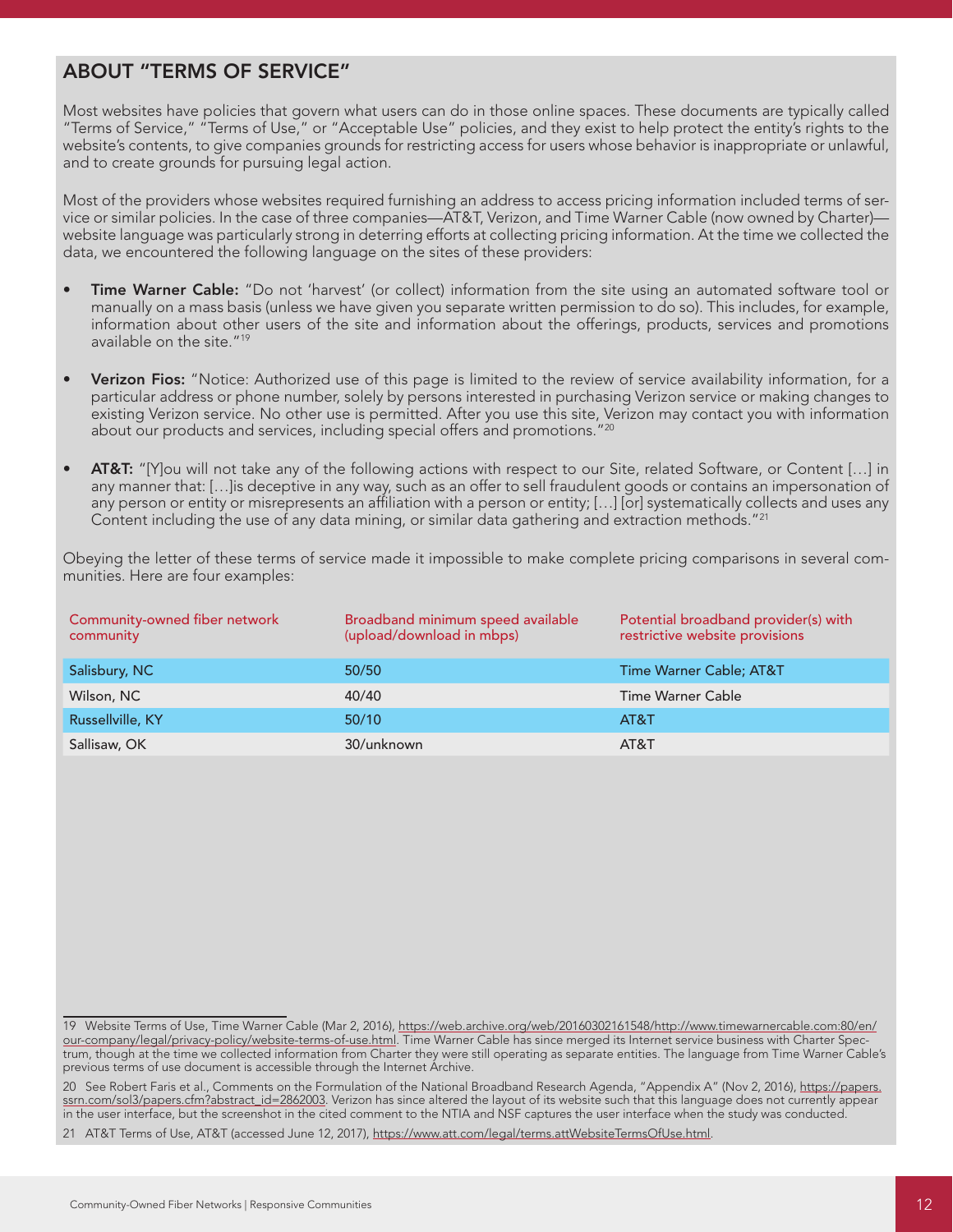#### **CONCLUSION**

Studying the pricing practices of U.S. Internet service providers is challenging. Many ISPs deter data collection, service plans and pricing strategies aren't standardized, and regulators don't collect and release enough relevant data. Against this backdrop, we did our best over more than 18 months to manually gather and harmonize data to explore whether community-owned FTTH networks or private providers offered the best values in providing a service that minimally met the FCC's definition of broadband.

We found that in 23 out of 27 communities where comparisons were possible, entry-level broadband service from a community-owned FTTH network was indeed less expensive than comparable service offered by a private competitor when considering the annual cost of service averaged over four years. What's more, the community providers were generally far clearer in how they presented pricing—steering clear of initial teaser rates that later rise sharply.

But the unavailability of comprehensive data leaves many fundamental questions unanswered. These include: What does broadband service actually cost consumers in the United States? To what extent do carriers actually charge the rates set forth in price lists? How many consumers attempt to renegotiate after teaser rates expire, and how many pay higher prices for many more years? Exactly how sensitive are consumers to price when choosing to adopt broadband service? Are publicly owned FTTH networks a better value overall than private ones? Do companies frequently vary pricing of the same service in different regions, and does this have a disparate impact on different demographic groups? Do municipally or other community-owned systems put downward price pressure on private company offerings?

Existing efforts at regulatory data collection fall far short of what would be needed to answer such questions. While the FCC collects data about advertised speed tiers and other service offerings through a telecom industry reporting document called Form 477, it does not comprehensively collect data on pricing. (It does collect some pricing data in specific circumstances, such as from schools and libraries that participate in the E-rate program, which subsidizes Internet access to those institutions.22)

The FCC also only collects data by census block, not address. The FCC recently sought comment on proposals to expand the scope of data collection under Form 477 and specifically asked whether collecting data at the street-address level would be beneficial.<sup>23</sup> Having gone through this data-collection exercise, we can report that the answer is yes. Street-address-level data, if available for study, would speak most clearly about the state of broadband service, price, and competition in the United States.

Some existing resources aren't useful in practice. The National Telecommunications and Information Administration (NTIA) in 2009 created a National Broadband Map, but among other problems with this resource, it provides no information about pricing, and data collection for the map ceased in June of 2014. The Commerce Department collects and publishes aggregate data about the state of broadband competition in the United States, but it does so only at the level of census blocks. In general, data is not collected in a coordinated manner, is often incomplete, and omits critical information like price.<sup>24, 25</sup> Other independent organizations have attempted to fill

<sup>22</sup> Report and Order and Further Notice of Proposed Rulemaking in the Matter of Modernizing the E-rate Program for Schools and Libraries, WC Docket No. 13-184 (Jul. 23, 2014). See also Danielle Kehl, What's Inside the FCC's E-rate Order?, New America's Open Technology Institute (Aug. 4, 2014), https://www.newamerica.org/oti/blog/whats-inside-the-fccs-e-rate-order-2/.

<sup>23</sup> Federal Communications Commission, WC Docket No. 11-10, Modernizing the FCC Form 477 Data Program (Aug. 4, 2017), https://ecfsapi.fcc. gov/file/08041199205324/FCC-17-103A1.pdf.

<sup>24</sup> The National Broadband Map is missing a lot of data on smaller ISPs, including municipally owned networks. At the same time, it over-represents the state of competition in many areas because it includes ISPs that only offer commercial or enterprise service. In essence, according to the map it appears that someone who lives on a block that is in reality only served by one residential provider actually has other competitors to choose from.

<sup>25</sup> The FCC, for example, has previously declined to collect pricing information from any broadband providers through the annual Form 477 reporting requirements it imposes on Internet access providers, and has itself conceded that it does not have the "reliable data as to the actual prices consumers pay for these services" that it would need to conduct substantial analysis on the impact of price. See, e.g., Patrick Lucey, FCC Prioritizes Incumbent Protection in Data Collection Order, Community Broadband Networks (Jul. 17, 2013), http://muninetworks.org/content/fcc-prioritizes-incumbent-protection-data-collection-order; 2016 Broadband Progress Report, Federal Communications Commission (Jan. 29, 2016) at para. 103.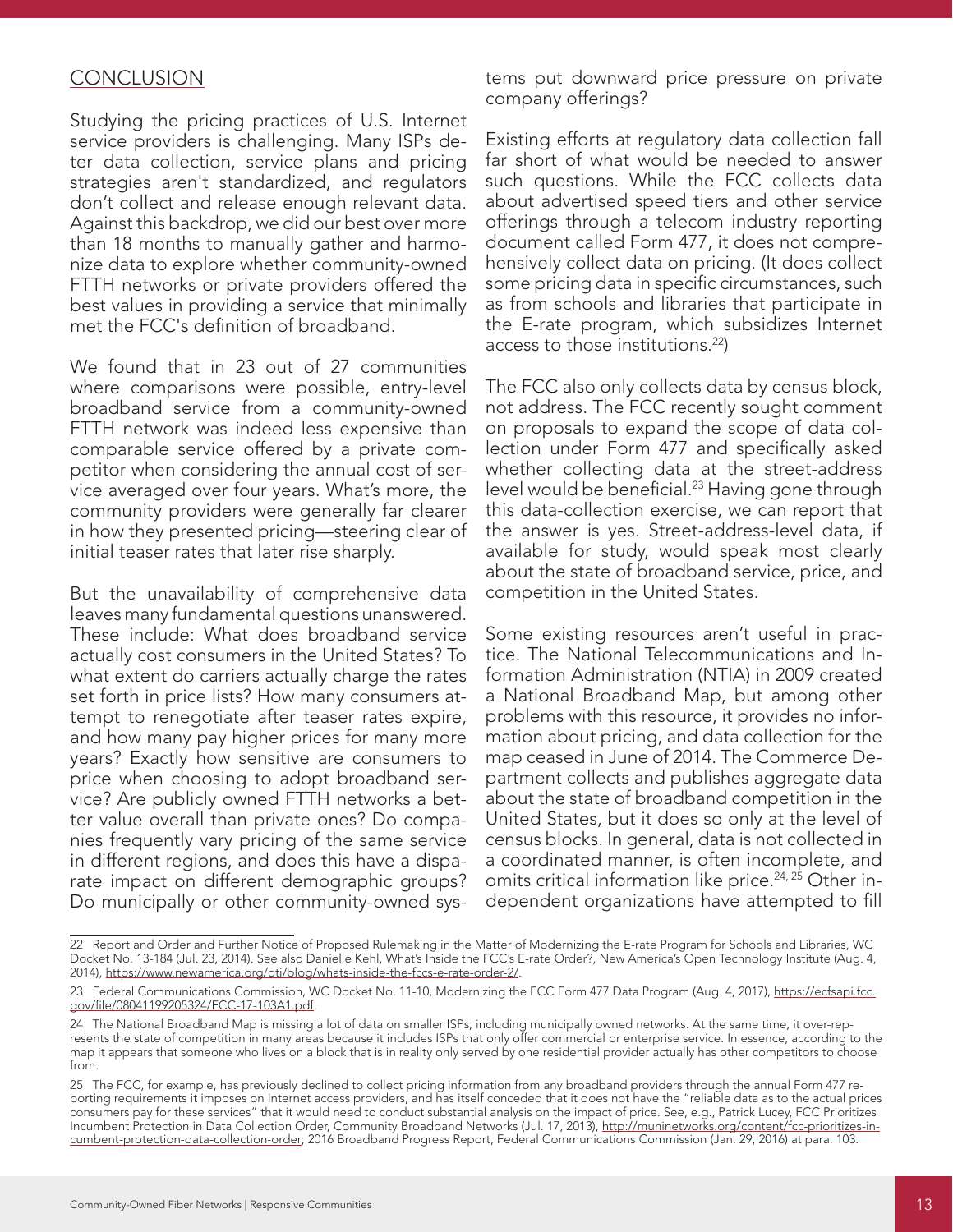the gap but have faced the same challenges we did  $26$ 

Community-owned networks are facing pressure. State governments in at least 20 states have enacted restrictions on these providers, often with language drafted by cable and telecom lobbyists.27 During Tom Wheeler's tenure as FCC chairman, the commission pushed back: the FCC in 2015 moved to preempt state laws in North Carolina and Tennessee that restrict municipal broadband providers from offering service beyond current service boundaries,<sup>28</sup> but a federal appeals court reversed the FCC's decision.29

Our findings, though limited in scope, point to the benefits of community fiber networks in providing broadband to Americans at prices that are more affordable. The national interest would be served by deeper data collection and study.



To make possible deeper study of comparative broadband pricing and the relationship between pricing and consumer adoption, the U.S. Federal Communications Commission (above) could comprehensively track and disclose prices advertised and charged and availability of service by address. It also could define standard speed and service tiers. The material of the standard speed and service tiers.

# ABOUT THE PROJECT

Responsive Communities is a project of the Berkman Klein Center for Internet & Society at Harvard University. Responsive Communities addresses the most important issues of social justice, civil liberties, and economic development involving Internet access and government use of data.

## AUTHORS

David Talbot is a fellow at the Berkman Klein Center for Internet & Society, at Harvard University. Kira Hessekiel is a project coordinator of Harvard Law School's Cyberlaw Clinic, based at the Berkman Klein Center. Danielle Kehl is in her third year at Harvard Law School and is a fellow at New America's Open Technology Institute and the Internet Law & Policy Foundry.

#### ACKNOWLEDGMENTS

Rob Faris, research director at the Berkman Klein Center; Susan Crawford, clinical professor at Harvard Law School; Waide Warner, lecturer in law at Harvard Law School; Jim Baller, president of Baller Stokes & Lide in Washington, DC; Ashley Shelfox, associate at Baller Stokes & Lide; Scott Bradner, secretary to the Internet Society who has held many leadership roles within the Internet Engineering Task Force; and Chris Mitchell, director of the Community Broadband Networks Initiative at the Institute for Local Self-Reliance all provided expertise about municipal networks and guidance about basic research methodologies. Christopher Bavitz, managing director of the Cyberlaw Clinic at Harvard Law School; Andy Sellars, former Cyberlaw Clinic instructional fellow; and former clinic student Andrea Els provided advice about terms of service (TOS). Harvard Law students Kelley McGill and Filippo Raso, and undergraduates Alyssa Smith and Paulomi Rao, provided research assistance in collecting data.

<sup>26</sup> For example, the Open Technology Institute at New America published an annual Cost of Connectivity report in 2012, 2013, and 2014 that includes information about available speeds and prices in eight U.S. cities—including municipally owned networks in Chattanooga, TN, Bristol, VA, and Lafayette, LA. See Danielle Kehl, et al., The Cost of Connectivity 2014, New America's Open Technology Institute (Oct. 30, 2014), http:// www.newamerica.org/oti/policy-papers/the-cost-of-connectivity-2014/; Hibah Hussain, et al., The Cost of Connectivity 2013, New America's Open Technology Institute (Oct. 28, 2013), <u>https://www.newamerica.org/oti/policy-papers/the-cost-of-connectivity-2013/</u>; Hibah Hussain, et al., The Cost of Connectivity 2012, New America's Open Technology Institute (Jul. 19, 2012), <u>https://www.newamerica.org/oti/policy-papers/the-cost-of-con-</u> nectivity-2012/. The Center for Public Integrity did a study in 2015 comparing speed and price information from five American cities with those for five French cities of similar size and urbanicity levels in order to highlight the effect of competition on broadband price. Adam Holmes & Chris Zubak-Skees, U.S. Internet Users Pay More and Have Fewer Choices than Europeans, The Center for Public Integrity (Apr. 1, 2015), https://www. publicintegrity.org/2015/04/01/16998/us-internet-users-pay-more-and-have-fewer-choices-europeans.

<sup>27</sup> Allan Holmes, How Big Telecom Smothers City-Run Broadband, The Center for Public Integrity (Aug. 28, 2014), https://www.publicintegrity. org/2014/08/28/15404/how-big-telecom-smothers-city-run-broadband.

<sup>28</sup> Memorandum Opinion and Order in the Matter of City of Wilson, North Carolina Petition for Preemption of North Carolina General Statute Sections 160A-340 et seq., WC Docket No. 14-115, and The Electric Power Board of Chattanooga, Tennessee Petition for Preemption of a Portion of Tennessee Code Annotated Section 7-52-601, WC Docket No. 14-116 (Feb. 26, 2015), available at https://apps.fcc.gov/edocs\_public/attachmatch/FCC-15-25A1.pdf. In response to petitions from the cities of Wilson and Chattanooga, the FCC relied on its preemption power under the Constitution's Supremacy Clause to overrule state laws prohibiting the cities from expanding their networks.

<sup>29</sup> Tennessee v. Federal Communications Commission, 832 F.3d 597 (6th Cir. 2016).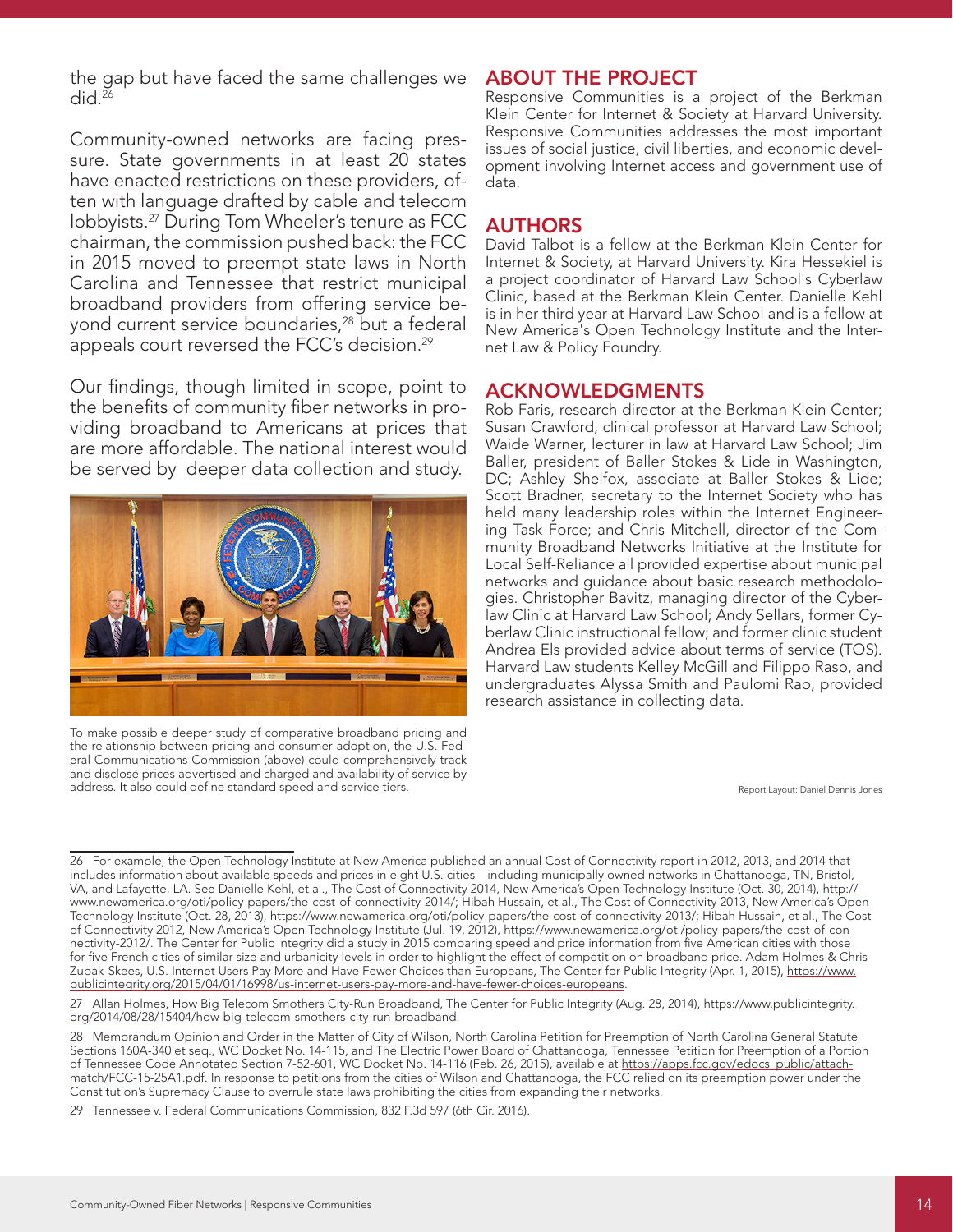# APPENDIX

# **METHODS**

The data in this study were collected between November 2015 and January 2016 for most of the community-owned FTTH providers, and between May 2016 and September 2016 for most of the private providers. We obtained these data by visiting the website of every ISP included in the study, writing down what we saw, and preserving screenshots. We did not attempt to update pricing after initial collection. We did not involve any of the private or public providers in the collection or analysis of the data.

#### Communities Included in the Study

We limited the community-owned ISPs in our survey to those that provide fiber-to-the-home (FTTH) residential service. In this study, the term "community-owned FTTH providers" refers to FTTH providers owned by a city, town, county, cooperative, or other public body.

Dozens of other community-owned ISPs operate coaxial cable, DSL, or hybrid infrastructure (some of which have been in operation for decades as television or phone service networks). We reasoned that a targeted study of community-owned FTTH networks provided a valid subset and would be fair to the local private competitors because fiber is the most expensive technology to deploy and would have been installed more recently (with capital costs still being paid off in many cases). In addition, fiber the most advanced and versatile technology—is the likely choice for any future network construction.<sup>3</sup>

We collected pricing data from the websites of 40 community-owned FTTH providers and their competitors. Our source for the existence of these community-owned FTTH providers was a list of municipal networks compiled by the Institute for Local Self-Reliance (ILSR)<sup>31</sup> and a similar list compiled by the White House in 2015 that was based on the ILSR data.<sup>32</sup> Next, we identified competitors in those communities by using the National Broadband Map<sup>33</sup> and a third-party site called Broadband Now.34 We included all private fiber, cable, or DSL providers who provide broadband speeds, except those whose websites' terms of service prohibited data collection. We did not collect data from Time Warner Cable, AT&T, or Verizon, all of which included language in their terms of service or disclaimers

on the website that prohibited collecting any pricing information from the site by anyone other than an individual who intended to purchase services. Therefore, some communities do not contain complete data about competitor ISPs, which we have noted in the data set.

Seven of the 12 private providers doing business in the communities we studied required a website visitor to enter a home address in order to see detailed pricing information (or in some cases, to see any price at all). In such cases, we used local residential addresses to get past this step and obtain pricing.

#### The Data We Collected

Below, we provide a detailed explanation of each category of information we collected. The data collection task was complex because the industry lacks any standardization in terms of speed tiers, the specifics of video or phone offerings, and the existence and amounts of up-front fees or promotional discounts. (Some of these ISPs and many of their competitors offered bundled services—packages offering some combination of Internet access, television, and telephone service—but the differences in number of TV channels, the details of phone plans, and other characteristics made apples-to-apples comparisons difficult.)

#### Internet Service Only Plans

Given our resource constraints we decided to focus on information on Internet service only plans.<sup>35</sup> For each such plan, we recorded the download and upload speed in megabits per second (Mbps). In two cases where a municipal provider did not offer any such plan, we recorded the least expensive plan that bundled Internet access with telephone service, and indicated that it was a bundle.

#### Monthly Pricing

For each Internet access plan, we recorded the price the customer is charged for the first month of service. We then determined whether this monthly price was promotional and would increase after some period of time. In such cases, we recorded the duration of the discount in months and the price of service once the deal ended, if that information was available. In certain cases, the promotional price plan included multiple tiers of pricing: for example, one price for the first year of service, a higher price for the second year of service, and an even higher price for the

35 Making comparisons between bundled plans is challenging because there is no set bundle each ISP offers. For example, an ISP may offer four different "triple-play" options (TV, Internet access, and phone) that vary in the number television channels included or the scope of the phone package in addition to the Internet access speed. With most telecommunications providers offering options among basic cable and thousands of channels and different combinations of local, long-distance, and international calling plans, exact, let alone best-fit, comparisons are difficult to find.

<sup>30</sup> Fiber to the Home: Advantages of Optical Access, Fiber to the Home Council (2010), http://www.bbcmag.com/Primers/BBP\_MarApril10\_Primer.pdf.

<sup>31</sup> For more information, see Community Networks, A Project of the Institute for Local Self-Reliance, https://muninetworks.org/.

<sup>32</sup> Community-Based Broadband Solutions: The Benefits of Competition and Choice for Community Development and Highspeed Internet Access, The Executive Office of the President (Jan. 2015), https://obamawhitehouse.archives.gov/sites/default/files/docs/community-based\_broadband\_report\_by\_executive\_office\_of\_the\_president.pdf.

<sup>33</sup> While the National Broadband Map has data about most of the nation's ISPs, it does not allow a researcher to simply identify all of the competitors in a town. Instead, the tool is configured for specific address searches, making it difficult to accurately determine what providers serve an entire area when not all of them offer service at every address in a zip code or town. It also includes Internet service providers that do not offer residential service. About National Broadband Map, National Telecommunications and Information Administration, http://www.broadbandmap.gov/about.

<sup>34</sup> Broadband Now also compiles a list of providers in every zip code, sourced from a combination of publicly available and proprietary data and verified by user input. Nick Reese, The Data, BroadbandNow (updated May 27, 2016), http://broadbandnow.com/data.